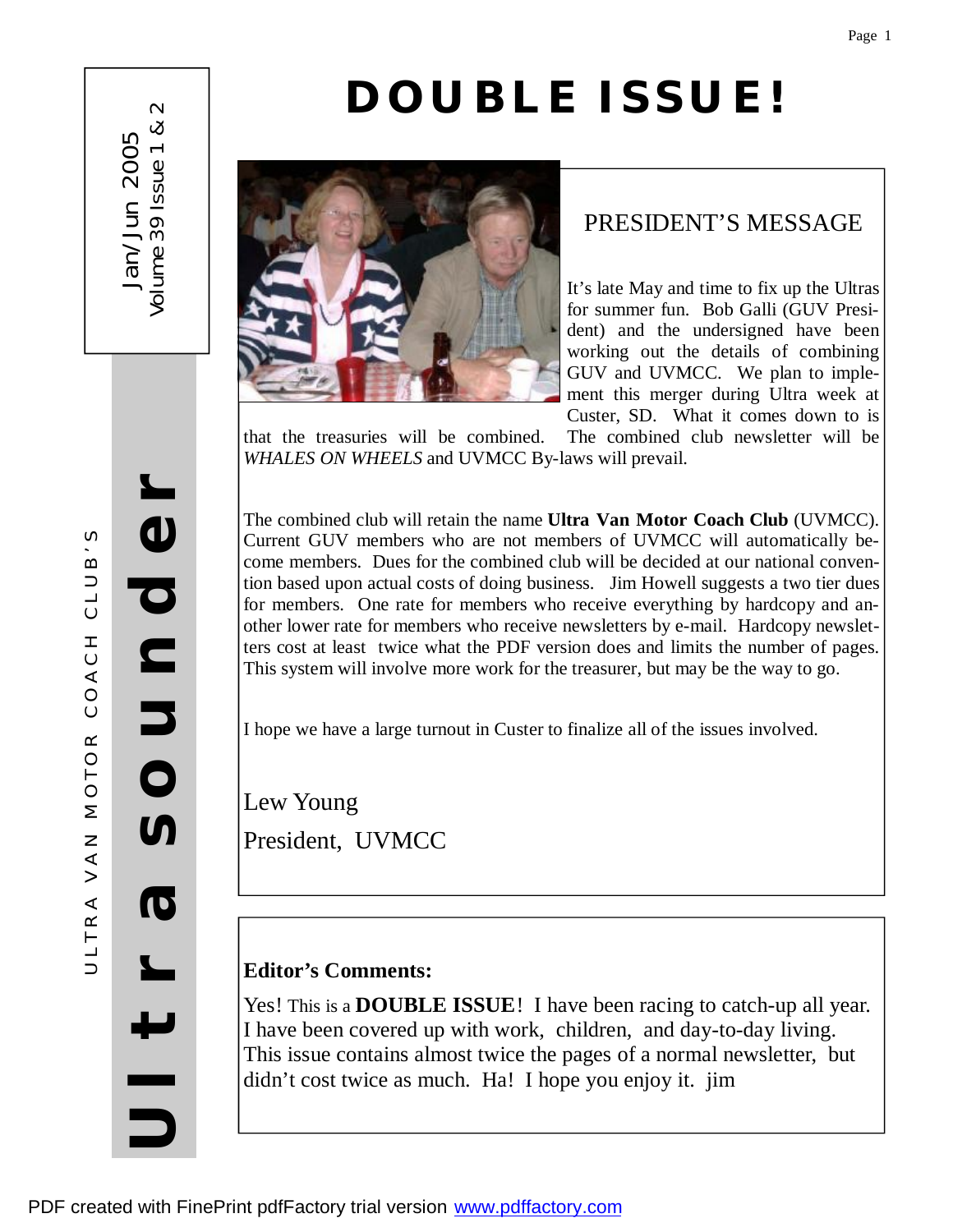## **Boso's Winter Rally**

Our trip started on a nice day, I drove to Mojave for the night, next night we were in Quartzite, AZ, just for some shopping and dinner, we thought. Bad habit thinking, we were there for 2 nights and left on the 3rd day, Saturday, for Apache Junction and Howard and Marsha's. The reason for the delay? Rain, fortunately I had opted for full hook ups so it was no hardship, set up the satellite dish and settle in for the time of idleness. Lew and Shelly Young and friends came and joined us, Lew and Shelley were going to Boso's too.

Those in attendance were, in order of arrival, Clyde and Kaye Stanton (UV), Walt and Marilyn Davison (car), Lew and Shelley Young ( truck and trailer), Bob and Diane Galli (UV), Jim and Martha Isbell ( Travoy ), Forrest Gist( Hi-Lo trailer and truck), Dan and Betty Reinhardt (Rialta), Jean Mc Masters and Chuck Hoppe ( plane , car, and UV), and Meg and Doug Bell (car) and of course our genial hosts Howard and Marsha Boso in whose backyard and new great room we were staying and meeting.

Walt and Marilyn stayed in Howard's Winnebago and Bell's stayed in a vacation trailer on the property.

Howard totally enclosed his back patio with plywood and paneling, and windows, a door on each end, carpeting, new sink, really first class operation there Howard. Thank goodness, as it rained for the most part the whole Rally.

**Monday** the 14th was the start of it all, with a dinner on our hosts, Marsha's famous beans, and BBQ burgers, Brats and hotdogs, potato salad, and more food than you wanted, **Tuesday** and **Wednesday** were Pot lucks, again more than enough food, **Thursday** we went to Barleen's Arizona Opry. Good dinner theater, roast beef dinner, and country music, old band music, yodeling and more. **Friday** night was the last potluck, and the Yankees Swap, lots of fun as usual at the Yankee swap.

**Saturday** saw us all on our way, good byes are so hard to stay, but we will meet again at the next rally in the Spring, not all, but maybe some new ones too. That Rally is at Twin Lakes RV Park in Newberry Springs, CA. \$16 a night, call

may at, 760-257- 3377, mention this is for the Ultra Van Rally.

Hope to see you there. **Diane and Bob Galli #504**









**Jim Isbell at Goldfield Ghost Town.**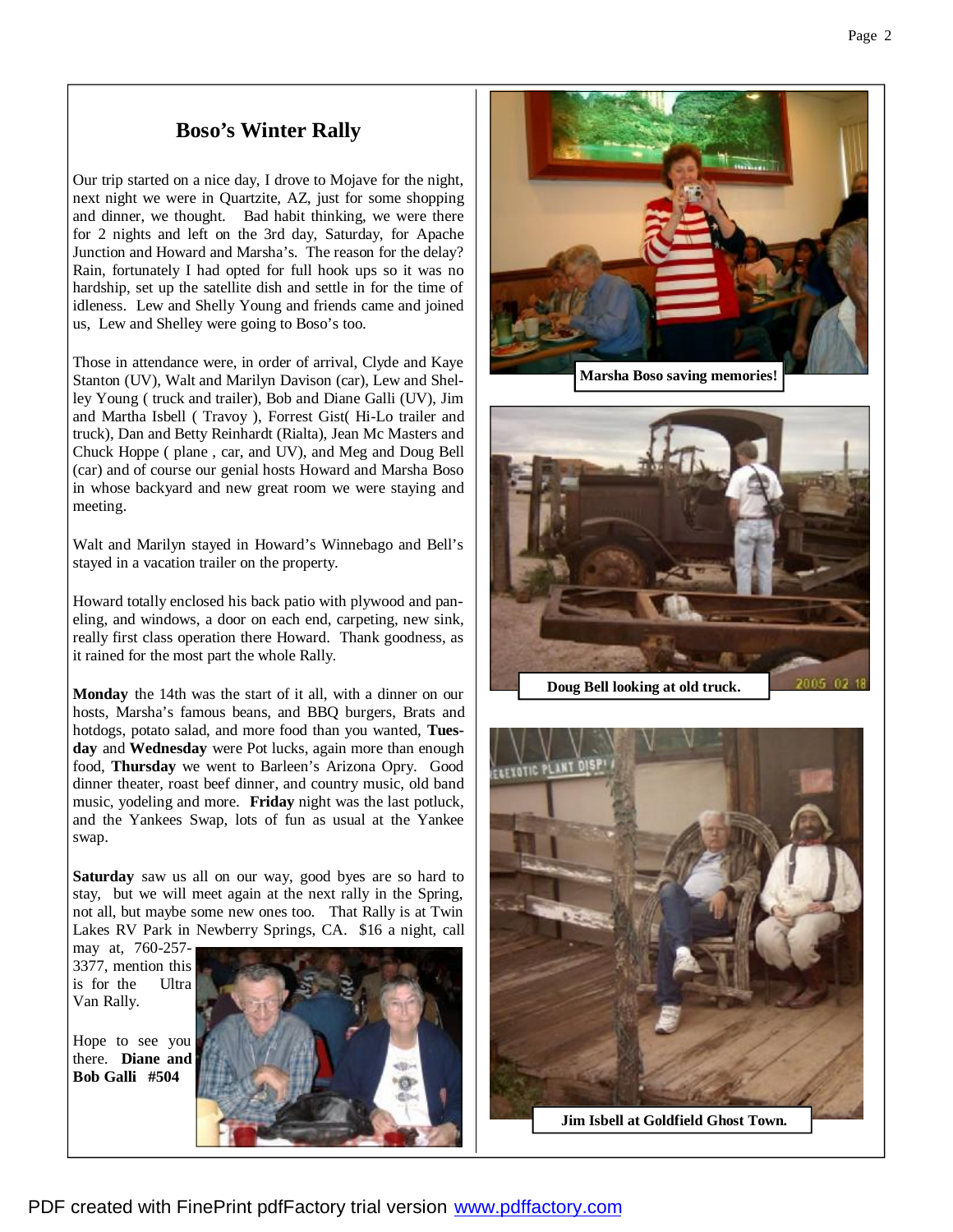## **EASTERN SPRING RALLY - 2005**

By Roy Davis

Beau arrived at **Christmas Airstream RV Park**  Sunday evening, the  $20<sup>th</sup>$ , to find Clyde and Kaye Stanton **(#392**) and Carl and Esther Potter **(#394**) already there. The ground was relatively firm even with all the rain that had fallen in March. Arriving Monday were Gordon and Ruth Harvey **(#2015**) and Vince and Gail Murray **(#510**). We spent Monday coach hopping and doing laundry. Tuesday saw the arrival of Gary Johnson and Debby Dryszel **(#419**) and Norm and Marian Helmkay (sans #408). Bonnie Granger also stopped by for the potluck supper and a short visit. Wednesday's arrivals were Norm Standal and Brenda Leighton in Norm's new **Prius**, and Jerry and Marylou Kramer **(#424**) with Marylou's mother. Cecil and Pat Miller from the **Central Florida CORSA** chapter drove his beautifully restored crocus yellow 1965 Corsa convertible for us to admire while they admired our coaches. We held a business meeting Thursday evening to discuss upcoming rallies, slate of officers, and the possible merger of the two Ultra Van CORSA chapters. Friday the group went to lunch in Titusville, at Country Crossroads, an institution on the central Florida coast. As severe weather was predicted for the coming weekend the group headed for higher ground early Saturday morning. Many thanks to **Clyde** and **Kaye Stanton** for so ably hosting this "no host rally".





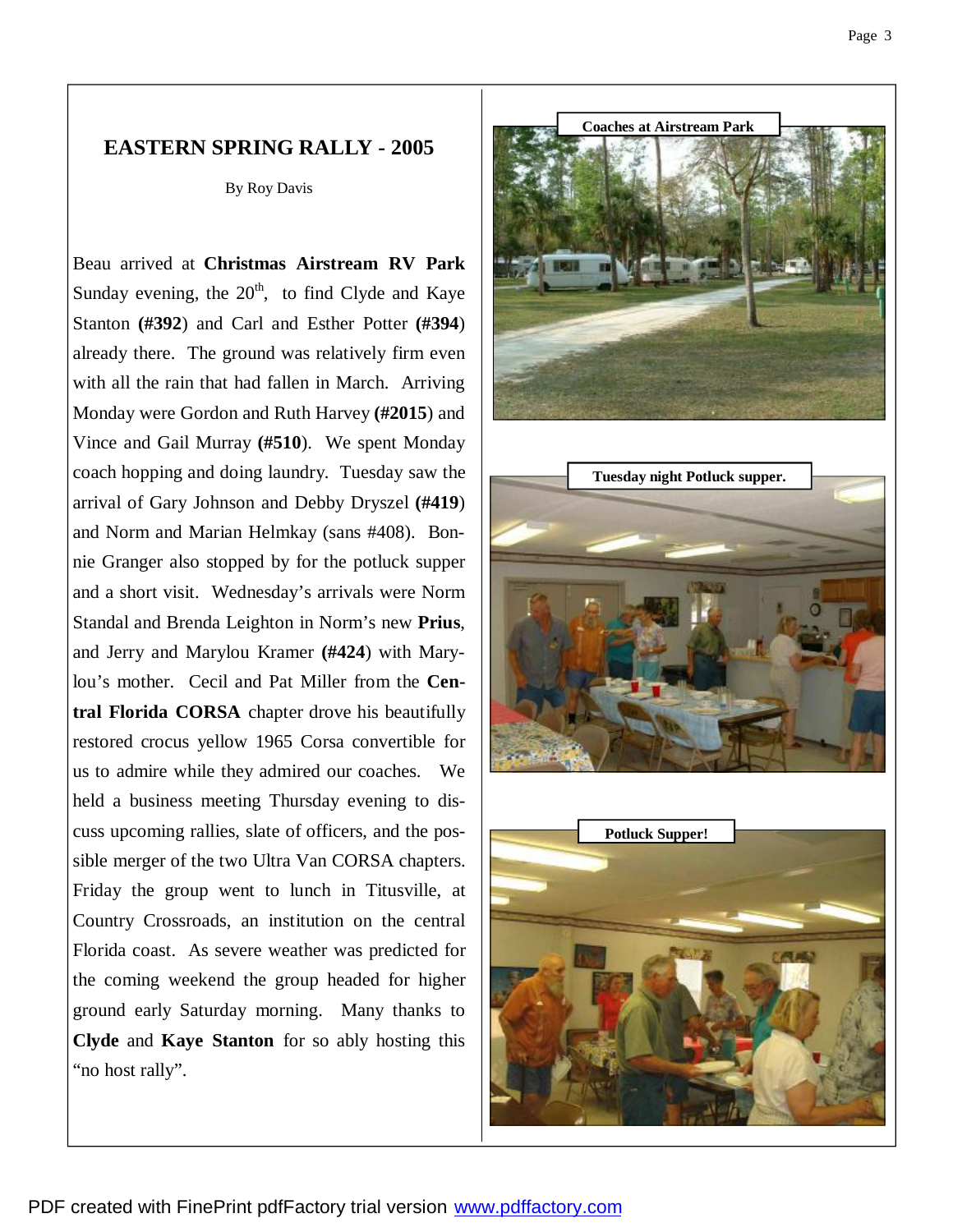## WESTERN FALL RALLY/CAMPOUT

The Western Fall Rally/Campout was held at THE SLABS near Niland, CA and was sponsored by Marlene and Jim Craig.

Mr. R.W. Greer had a dream, and his dream was to have a military base established in Niland, CA to help the economy. He was a California delegate in 1932 and 1936 for President Roosevelt and in that capacity appealed to the president to establish a base. General Vogel, Commanding General of the Amphibious Pacific Fleet under who all training on the West Coast for Fleet Marine Force Units was conducted recommended as of March 27, 1942 that the following facilities should be provided in Niland, i.e. Camp Dunlap. There were mess halls, galleys, bathing and toilet facilities, water and electricity, store rooms, including a commissary, recreational buildings to include a post exchange, outdoor movie, projection house and a motor pool.

Camp Dunlap was to be a minor Marine Camp in the West Coast plan. It was activated October 15, 1942, and disbanded March 5, 1946 at the completion of its need in World War 2. The buildings were sold and the base was left empty with only blank spaces and empty Slabs where they sat waiting for the arrival of the new visitors to the Valley—Snowbirds--and a new name—SLAB CITY.

The Rally was characterized by good people, good fun, good food, great hosts and a very unique camping area.

One of first things you see when entering The Slabs is a large painted mountain. Salvation Mountain is the creation of Leonard who crashed landed a hot air balloon in the area. Leonard believed it was his "calling" to spread God's word through painting and writing messages of love on this mountain. Salvation Mountain has been officially recognized in the Congressional Record in Washington, D.C. and written up in the National Geographic Magazine.

Marlene and Jim picked out a nice area for the group to camp. Attendees included Betty & Dan Reinhardt, Marsha & Howard Boso, Diane & Bob Galli, Shelley & Lewis Young and our newest members, Donna Oppelt and Bill Johnson.

Most everyone arrived on Monday and Tuesday. After bringing everyone up-to-date on all our various activities since we met the last time, we were treated to a BBQ hosted by Marlene & Jim.

We spent the next 3 days discussing the elections, world events, motors, engines, tires, Ultra Vans and having a guided tour of The Slabs. All of the activities were either done before a meal, while eating or after a meal. Yes, we are an eating group disguised as an Ultra Van group!!! We did find time to play Desert Bingo. Prizes were furnished by our hosts and everyone was a winner.

We had warm days and campfire nights. We ended the week with a Yankee Swap Meet. It was a wonderful week. Many of the group want to return there next year. We left there Nov.  $12<sup>th</sup>$  with 8 of us going on to Palm Springs for the annual Fan Belt Toss. A special thanks to Marlene and Jim Craig for hosting this event. A job well done.

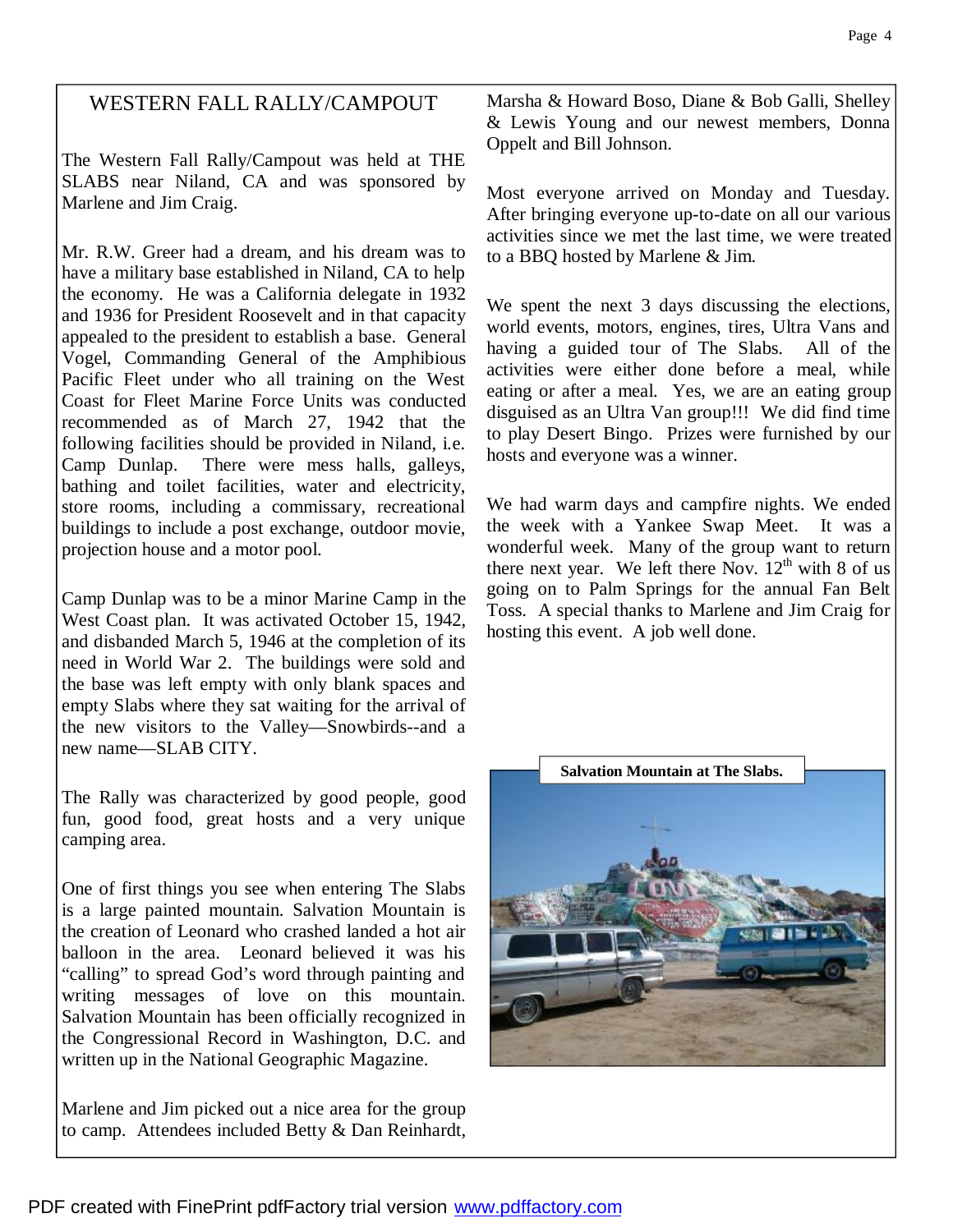







**2004 "Slabs" Campout Photos**



PDF created with FinePrint pdfFactory trial version [www.pdffactory.com](http://www.pdffactory.com)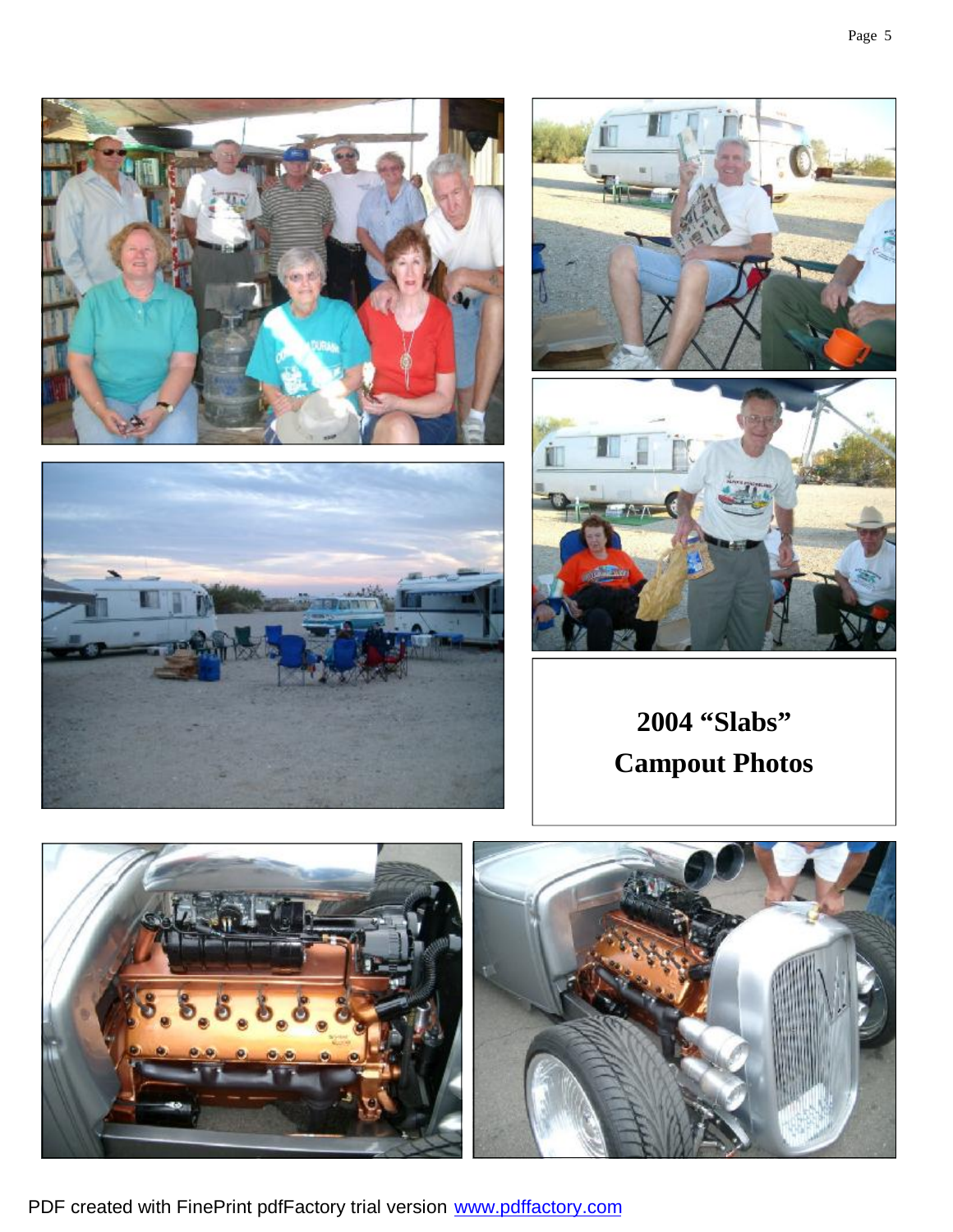## **Western Spring Rally**

by **Betty Reinhardt**

The April Western Rally was at Newberry Springs, California at the Twin Lakes RV Resort. Dan and I arrived on Tuesday, April 20. Three other coaches arrived on Wednesday, and one on Thursday. These other attendees were: President Lew and Shelley, Howard and Marsha, Jim and

Marlene, and Forrest Gist.

We were parked on the beautiful lake under the big cottonwood trees, enjoying the mother ducks and their babies learning to swim. They were so cute! We had our coffee and goodies every morning.

On Thursday, we had our delicious hobo stew that was cooked over our campfire..

Friday morning, we had a business meeting and discussed the changes in the by-laws, and all agreed some changes needed to be made. We discussed the National Rally and all the historical places we will be seeing in Custer, South Dakota. I know it will be a fun time. Friday evening we went to the American Legion and had a wonderful meal, and met lots of friendly people. The only one to get any dessert, though, was Jim Craig. He was a good boy and cleaned his plate! We had our Yankee Swap, and as usual, had lots of fun and got cute gifts.

Saturday morning, we went to the Senior Citizens Cafe, where all the workers are volunteers .We ran into people we'd met the night before at the American Legion. After our tasty meal, some of us went back to camp, and others went sightseeing around the town and stopped at an estate sale. Forrest Gist was the only one who bought anything, a beautiful picture. He kept trying to sell it to the ones who hadn't gone on into town.

This was a very relaxing and peaceful rally--all we did was sit under the cottonwoods and talk. We just wish everyone could have been with us--we always miss our absent friends. Even though Diane Galli couldn't come, I'd like to thank her for all her help.

Dan and I want to thank all of you who attended our rally, and we are looking forward to seeing you at the National Rally!

### **IN MEMORIAM**

**Erwin Pete Schuler**, 75, passed away this past August after a long, long battle with cancer. He is survived by his wife, Rose Mary, three daughters (Gail, Linda and Karen) and a brother, Louis Schuler.

No one fought the disease harder than "Pete" did over a 12 year period. Always thinking of others before himself, "Pete" volunteered to take part in experimental treatment programs, seeking a cure for the disease for fellow man. He traveled from Waxhaw to his former home area in Long Island, NY and back, to take part in these programs.

"Pete" retired from Telecommunication, a Western Electric company, after 39 years service. "Pete" had always longed for a ranch-style home with a large garage. Rose and "Pete" found the home of their dreams not far from New Town Road and moved to Waxhaw in 1992. He loved to work on cars and anything mechanical or electrical. What was started, was finished immaculately. Always quiet but never still, "Pete" had at least one project ongoing at any time. He worked with the perfection of an engineer. His favorite statement was, "Quick jobs aren't worth it." His friends described him as having been born with a steering wheel in his hands.

"Pete" was drawn to Corvairs through the Ultra Van and soon redesigned the mechanical features of it. Corvair club members will remember the big, white "whale" at the upper end of the Autofare display area at the Lowe's (Charlotte) Racetrack. Rose, "Pete's" devoted wife and constant companion, always had the coffee pot hot and delicious baked snacks or a sandwich on the counter, ready for visitors. We will miss "Pete" Schuler, immensely.

| THESE ARE THE PARTS GIVEN TO ME BY ROSE SCHULER                                                                                                                                                      |
|------------------------------------------------------------------------------------------------------------------------------------------------------------------------------------------------------|
| Torque Converter, NEW, still in box. (\$200) Came Ultra Van as spare part.                                                                                                                           |
| 1969 110 engine (\$125), PowerGlide transmission(\$100) and 355<br>differential $(\$100)$ . These parts with 74000 miles on them were removed<br>from an Ultra Van and a Buick 3.8 V6 replaced them. |
| 1965 140 engine (\$325), 4 Speed manual transmission (\$75), and 355 posi-<br>differential $(275)$ . 140 engine runs but has a knock                                                                 |
| 1965 Corsa dash (instrument cluster) (\$100)                                                                                                                                                         |
| 1965 Turbo chrome exhaust tip, new, still in box(\$15)                                                                                                                                               |
| Corvair A/C comp. (\$25), Clutch, remanufactured (\$20)                                                                                                                                              |
| Many More! (Parts sold as/is) Contact:                                                                                                                                                               |
| Carl Klump, 7309 Ivy Hill Ln, Wesley Chapel NC 28173. 1-704-843-5559                                                                                                                                 |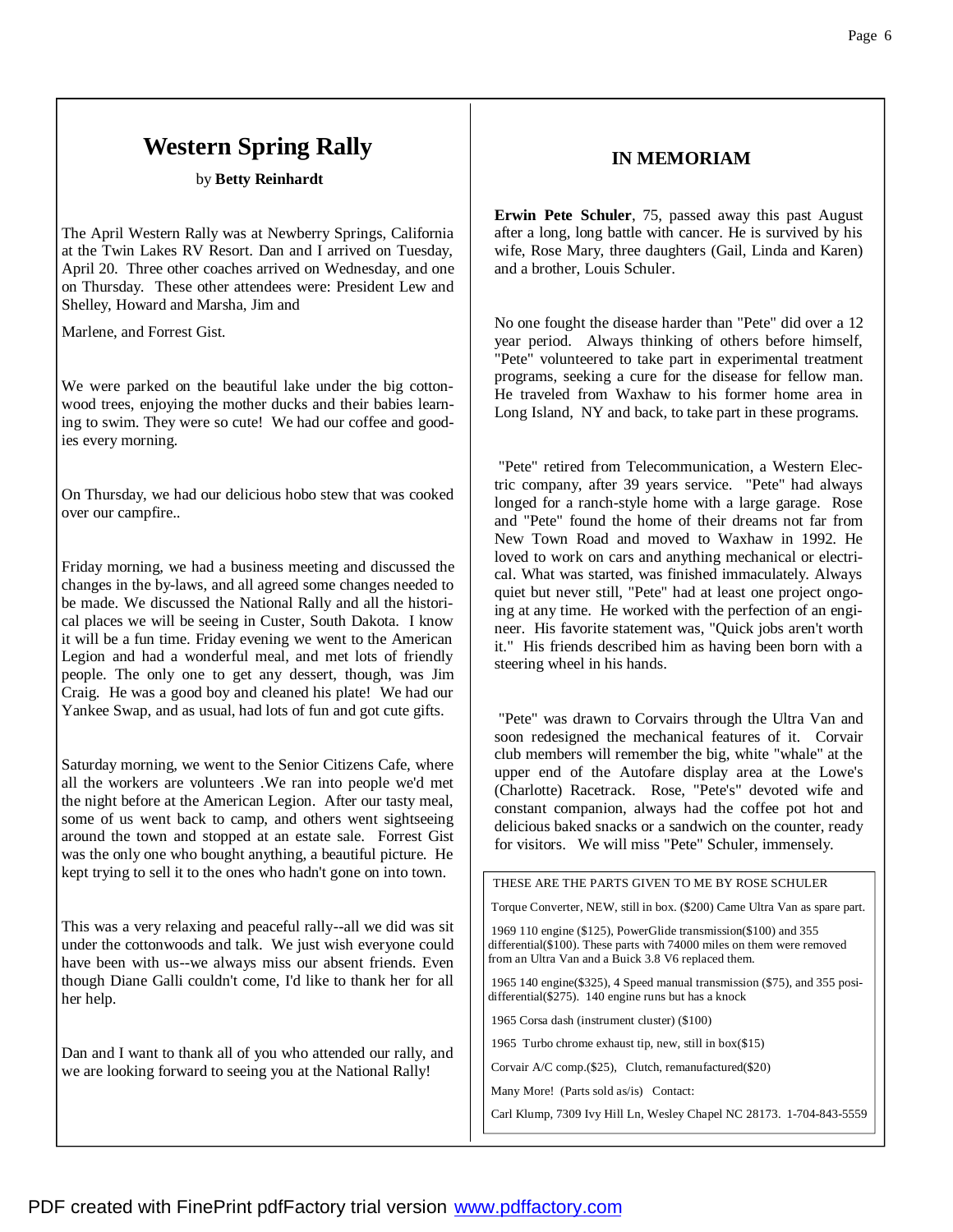## **SCHEDULE OF UPCOMING EVENTS**

| Dates    | Event                            | <b>Hosts</b>   | Where (see Flyers on next pages) |
|----------|----------------------------------|----------------|----------------------------------|
| 06/20/05 | <b>EASTERN SUMMER RALLY</b>      | <b>Potters</b> | <b>Finger Lakes, New York</b>    |
| 06/28/05 | <b>IOWA MINI Convention</b>      |                | <b>Cedar Falls, Iowa</b>         |
| 07/26/05 | <b>CORSA NATIONAL CONVENTION</b> |                | PORTLAND, OR                     |
| 09/11/05 | ULTRA VAN INTER-NATIONAL         | Youngs'        | <b>CUSTER, SD</b>                |

## **Eastern Summer Rally- 2005**

June 20, 2005 - June 24, 2005

For those of you who did not attend the EMU spring rally, Carl & Ester Potter of Homer, NY (#394) have planned a Summer rolling rally in the finger lakes region of upstate NY. The following is a schedule of the events and campgrounds for the nights. For more information or to reserve a place in the rally please contact Carl or Ester directly <cwpotter@twcny.rr.com> or (607) 749-4174.

### **Ultravan rally around the Finger Lakes**

Mon. June 20 Arrive at Homer If time permits a visit to Homeville Museum campground -- Potter or Country Music park Tues. June 21 **AM** Tour of Cornell Picnic at Taughannock Falls State Park **PM** Corning Glass Museum **Evening** at Camp Bell Campground -- near Corning (sites are reserved) Wed. June 22 **AM** Watkins Glen Race way and or Park Esther says there is an excellent quilting & fabric shop at Watkins Glen

**PM** Glen Curtis Museum Hammondsport and/or Winery tour

**Supper** at Miller's Restaurant (Amish and countrystyle) north of Penn Yann Campground near Waterloo

Thur June 23 Seneca Falls - Women's Rights Museum Auburn: - Willard Chapel sporting goods outlet store Skaneateles: dinner cruise on Skaneatles Lake (or) dinner at Aurora Inn Campground at Potter or Country Music Park

Fri. June 24 Norwich Auto Museum ??

Chicken barbecue at Bob's ( a local must) **Total Trip Mileage**, without the Norwich portion, is about 210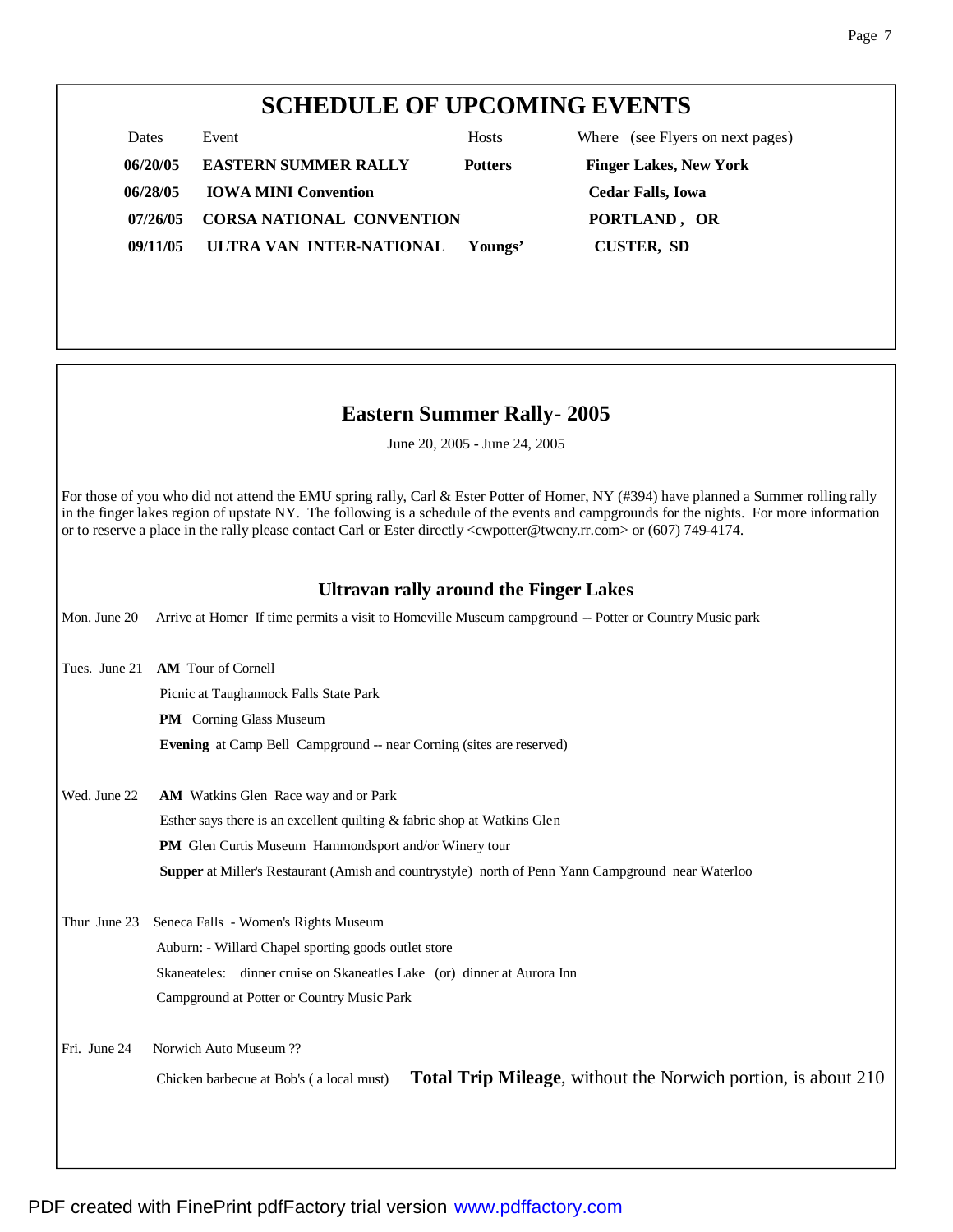## **2005 CORSA National**

#### **Portland, OR**

#### Fellow Ultra Vanners:

Once of my responsibilities for our local Corvair club in preparing for the National Convention in July is wagon master. I have found a very nice RV park a little over 2 miles( will be camped next to the Columbia River I suspect that we should be kept reasonably cool from the breezes coming off the river. closer by

bike) from the venue. Very nice facilities and very nice people towork with. I would like to invite you all to plan part of your summer here in the beautiful Pacific Northwest. The weather this time of year is usually in the 80's with very little humidity. And because we

Because of our location there will be many things to do and see. You will be within an easy drive from Oregon's beautiful coast, Mt. St. Helens and the scenic Columbia River Gorge where Lewis and Clark once trekked. Great tours and rally's are planned, even a time trial day at Portland's International Speedway on Monday before the official first day. I would love to see a contingent of Ultra Vans. If you cannot drive then our airport is just a few more miles down the road from where we will be camped. Join us one way or the other. Please log onto the site below for more details. I will post a picture on our site (photos) of the RV park. Please feel free to contact me if you have any questions. **www.corsaoregon.com**

Doug Bell, #215 "Bella Beluga"

#### **More infoe:**

I have just learned that my original choice of RV parks for the convention has since changed their policy and is now taking reservations. **The Jantzen Beach RV Park** is only 1/2 mile from the venue, well within walking distance and across from major shopping. It is an older park with shade trees in most sites. Check out their website: **http:// www.jantzenbeachrv.com/**

If you decide to cancel from the **Columbia River RV Park** please do not mention that you found a better or closer park. They have been very accomodating. I feel obligated to stay with them. Others who may feel unsure of travel to and from the RV park may wish to look at this

alternative site. We are looking into providing some kind of shuttle to and from the Columbia River Park. Any questions? Please contact me at doug.bell3@comcast.net

Doug Bell, #215 'Bella Beluga'

## **Midwest Regional Convention**

## **Iowa Corvair Enthusiasts June 28 to July 1, 2005**

**Iowa Corvair Enthusiasts** are reviving the tradition of a Midwest regional convention. The convention will have most of the events and fun activities of a Corsa International convention, but on a slightly smaller scale. The site of the convention will be Cedar Rapids, Iowa with the **host hotel**  being the **Cedar Rapids Marriott**. The very affordable room rate is \$79.00 plus tax per night. We're limited to 100 rooms, so be sure to sign up quickly. This rate will be honored for the weekends before and after the convention so that you can economically extend your stay. For reservations 319-393-6600 or 1-800-541-1067.

**Registration form** for the convention is available from Bill Mitchell, 811 Latham Place, Cedar Falls, IA 50613 319 268- 1341 Email: bmitchell@cfu.net

2. News article: Ron Zoutendam, of UVMCC is working with Bob Dunahugh (Of the Iowa Corvair enthusiasts....ICE) on camping and involvement of Group Ultra and UVMCC in the Corsa Mini Convention planned for Cedar Rapids, IA the end of June (June 27-July1). Plans are firm now, that all of the Ultras who show up at the convention will get to camp on the grounds of the host hotel, the **Cedar Rapids Marriott.**  We (Ultras) will be parking on a grassy area on the hotel property. Unfortunately it will be dry camping (unless we can sneak a cord into an outlet somewhere). To make this arrangement more attractive, however, Ron has reserved a hotel room for the clubs (**UVMCC** & **Group Ultra**) at the hotel. This room can then be used for showering, (**BYOT** towel that is) , for hospitality, and for any indoor meetings we want to have . So far Ron has commitments from: Jim Davis, Ken Wildman, and Paul Piche. The hope is, that many Ultras will show up, especially from the Midwest and East. Those who feel that Seattle is too far to go, will not have as good an excuse for Cedar Rapids. All who recall our Ultra Rally at the Amana will recall the good time we had in Cedar Rapids. This will give us an opportunity to see the things we missed in the area in 2000 AND also experience a good dose of Corsa and ICE hospitality. We hope to see Y'all there!!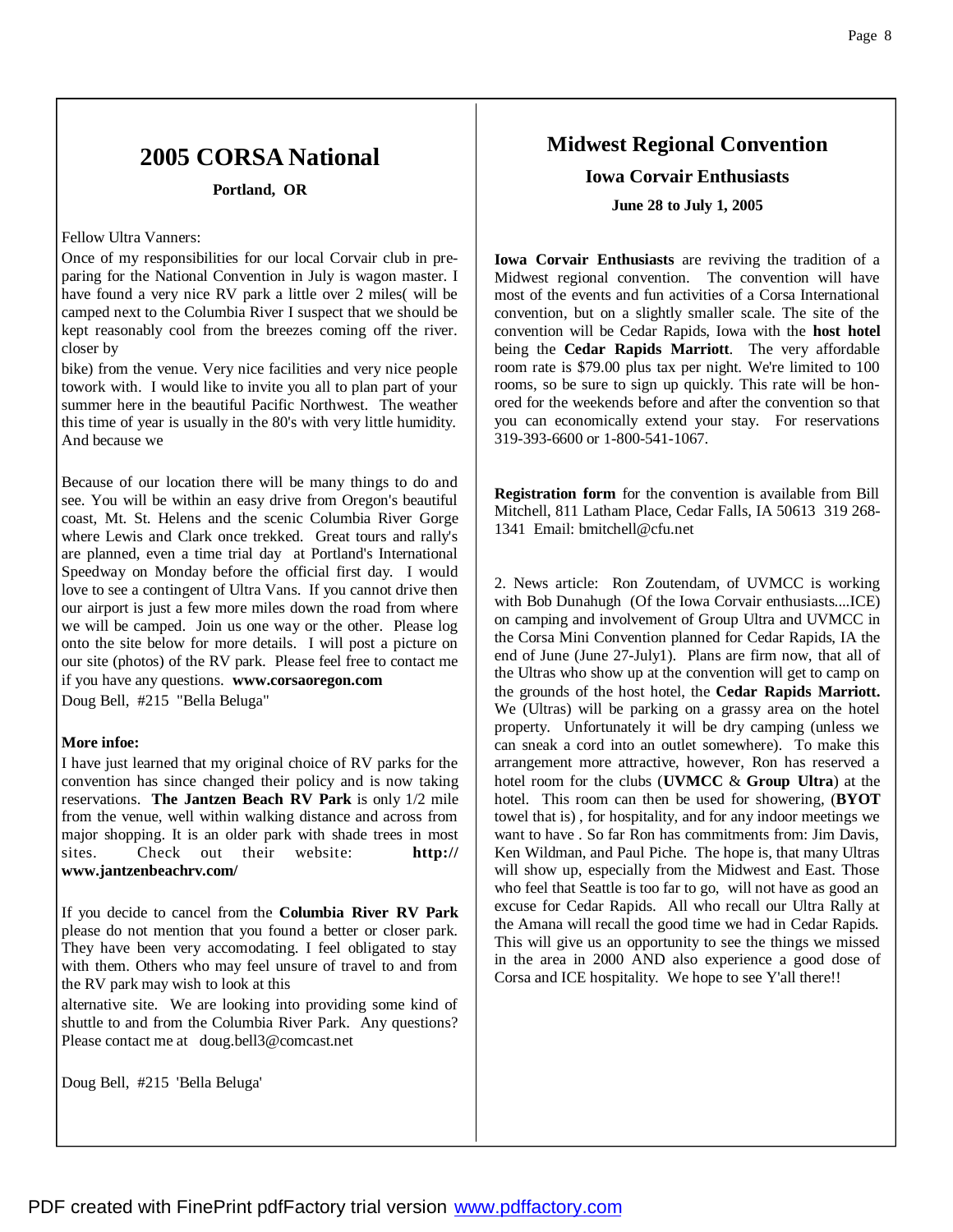## **2005 Ultra Van National Week**

**Beaver Lake Campground, Custer, SD**

**September 11-17, 2005**

Who should attend: Everyone who has an interest in **Ultra Vans**. Full hookups sites are available along with a limited number of onsite cabins.

What's going to happen: Trips are planned to **Mt. Rushmore** and **The Crazy Horse Memorial**. We will have Tech Sessions for those so inclined and simultaneous craft sessions for the others. The cooks in each family will be able to display their culinary skills with a couple of Pot Lucks. The evening meal on Sept. 11th will be furnished by your hosts. Plan on a Yankee Swap Meet and other games. The week will end with a banquet and installation of officers at The Bavarian Inn restaurant in Custer.

I promise a good time will be had by all. Just a few of the campground amenities are: two shower/restroom buildings; free modem connections and movies; laundry and dishwashing facility; full service store; 50 amp pull-thru sites; camping cabins and native TP's available; enclosed, heated area for our meetings, plus many more.

**Costs:** Full service camping--\$20.00/night Banquet--\$20.00 Tours: Crazy Horse--free Mt. Rushmore--minimal entry fee Yankee Swap meet-- one gift/participant of approx. \$8.00 Registration--\$10.00/person (covers the cost of local transportation).

**Reservations:** Call Campground direct and mention Ultra Vans 1-800-346-4383 or (605) 673-2464 Website: **www.beaverlakecampground.net** E-mail: beaverlake@gwtc.net

Let the undersigned know you are coming:

 E-mail--lew111@earthlink.net Home phone: (209)823-6293 Cell phone: (209)639-6293

Lew Young

PDF created with FinePrint pdfFactory trial version [www.pdffactory.com](http://www.pdffactory.com)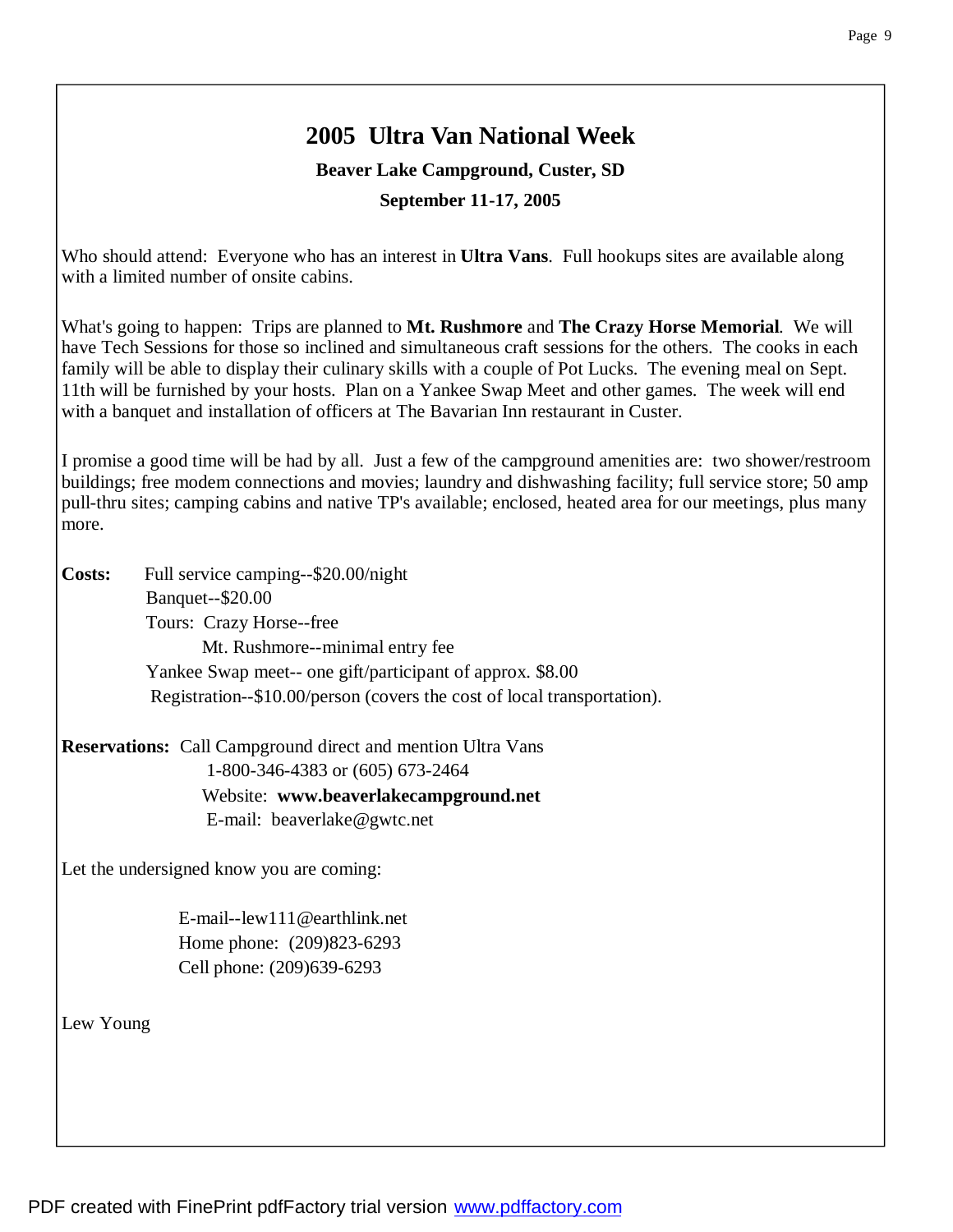## Keeping Ultra #389 Alive and well!

We have owned #389 since the 23rd. June 1996. I can tell you after reading all the horror stories. I hear one noise and I'll hunt it down and repair what ever it takes. I must also tell you that I knew nothing about the corvair engine or drive train, the ultra van coach in or out. I was starting this project with much to learn and no lesson is free. There were two reasons we bought and paid for #389, We needed a long term project and, We fell in Love with what she was or what she could be. The 3 year project was just long enough we were ready by then to move down the road and have some fun.

One night I was just sitting around and the thought came to me to see exactly what we have spent to keep #389 in great working condition. I really enjoy keeping good records of what I spend on a project and what I spend after. A lot of people don't really like to do this, now I see why. It can be a shocker when you add it up. Almost painful.

### **Here goes:**

Purchased June 23rd.1996 for \$800.00 Brought to my office on a flat bed tow truck, not running, a disaster! Restoration begins immediately and ends June 1999 for a total of 3 years. All prices listed below are just materials. There was only a small amount spent on outside labor. welding & wheel aliment, otherwise we did everything.

| Mechanical                     |        | \$3,350.00  |
|--------------------------------|--------|-------------|
| Tanks                          |        | \$742.36    |
| Body work                      |        | \$6,455.94  |
| Interior finish and upholstery |        | \$1,091.42  |
| Accessories                    |        | \$179.19    |
| Specials tools                 |        | \$676.40    |
| House keeping items            |        | \$169.37    |
| Title-plates-taxes             |        | \$151.60    |
| Labor                          |        | \$375.00    |
| Insurance for 1 year           |        | \$385.00    |
|                                | Total: | \$14,376.28 |

Not every mechanical item was replaced during restoration, but I can tell you that everything had to be replaced and is part of the following cost per year, including insurance.

| 1999 June thru December                     | \$589.32    |
|---------------------------------------------|-------------|
| 2000                                        | \$3,367.18  |
| 2001                                        | \$1,729.09  |
| 2002                                        | \$1,378.87  |
| 2003                                        | \$1,626.33  |
| 2004 New engine 110 everything up to snuff. | \$4,411.00  |
| Grand Total:                                | \$27,487.07 |

We have logged a total of 57,573 miles. With a cost per mile of 48 cents. Our fuel average for 10,000 miles is 14.68 mpg. We burn premium gas, for a total of 3,922 gallons which comes to .092 cents per mile

Total cost per mile of 57.2 cents

Now we have had a \$100,000.00 worth of fun, and have met so many interesting people. Would we buy an Ultra again...only if it was in mint condition and I mean MINT.

See You down the Road.! Paul & Barbara #389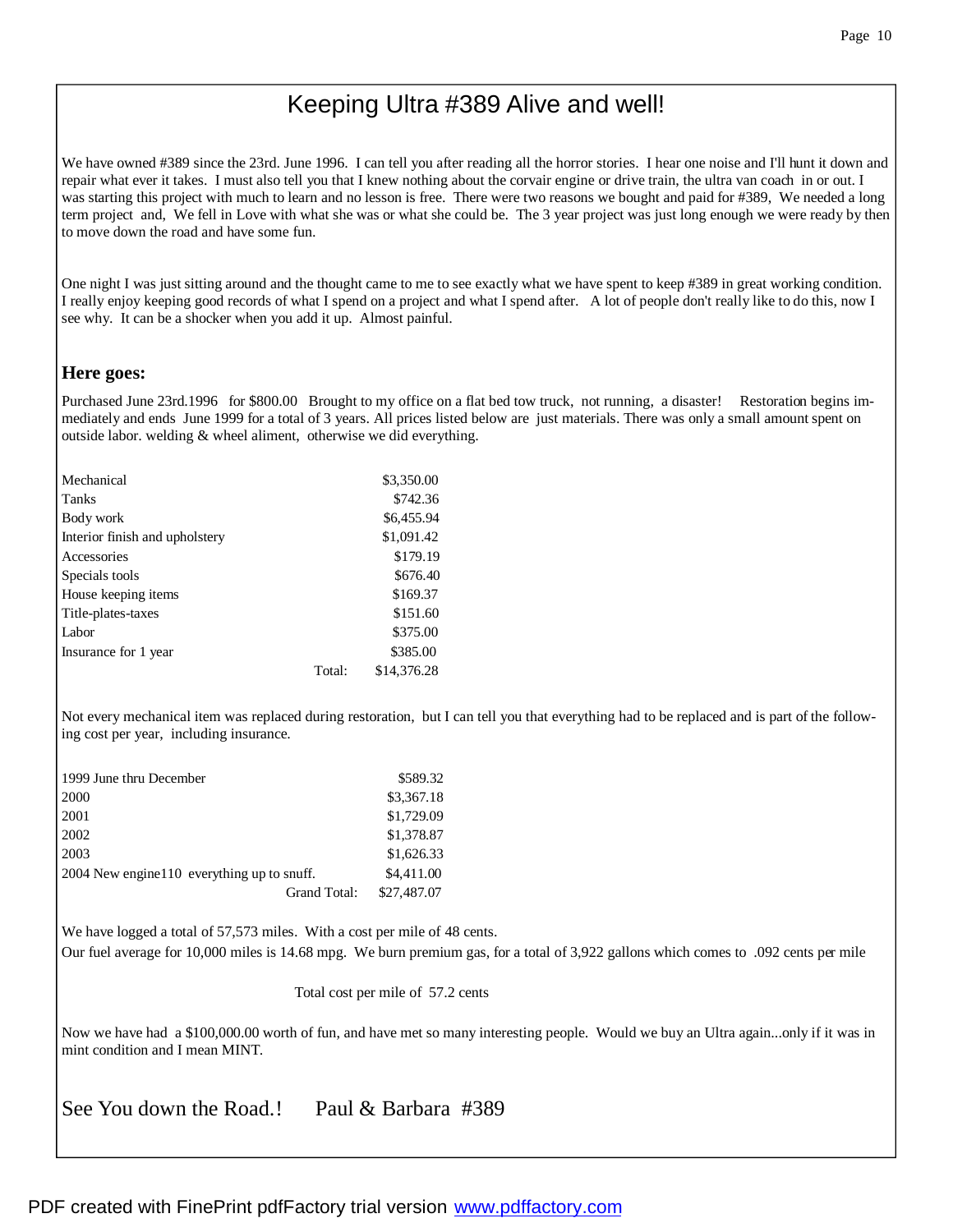## **Another Beau Adventure**

By Jim Davis

 Last year we had planned to leave the Pipestone national rally and head to the Upper Peninsula of Michigan. Last year, we spun a pinion 50 miles after leaving Pipestone, ending our planned trip. This year we planned the same trip, again. We are rail fans and when I found the **National Rally** was just 2 days after Puffer Belly days in Boone, IA, we had to attend. We left for Boone on Sept  $9<sup>th</sup>$  and the trip proceeded nicely until we stopped for lunch. As we pulled into the restaurant parking lot the invertor let us know it was unhappy with Beau's voltage. After eating, I checked the fuses and voltage; the voltage at the dash was low but the voltage at the alternator was good. Further investigation showed two of the three alternator lead wire fuses were blown. Replacing the three fuses we were road ready again. The first night was spent at **Crooked Creek RV** park in Kingdom City, MO; it was an average RV park. The next night we made it to Story City, IA and stayed at **Whispering Oakes RV**  park; **WOW** is it ever nice.

 When hooking up the utilities, I noticed the right rear tire was low. Further investigation showed it was leaking around the new valve stem. The next morning, Jack the owner, showed up with a golf cart and an air compressor. We were off Saturday morning to find a tire shop to replace the valve stem. The closest one that was open was in Ames, 14 miles away, but the tire held up. The Goodyear tire store stopped their work and replaced my leaking valve stem. On to Puffer Belly days in Boone. I wasn't prepared for what was in store. We arrived during the parade downtown so the traffic was light to the train station. There she sat, the last commercial steam locomotive built on earth. Purchased in 1988 for the sum of \$350,000 from the People's Locomotive Works in Datong, China, she is a 2-8-2 rated at 2,770 hp. Burning Kentucky coal and pulling 14 passenger cars, engine JS8419 made the 25 mile trip to the Des Moines river over the 198 foot high single span bridge (the highest single track RR bridge in US). I was in awe and covered with cinders. After the train trip, we decided to go down town for lunch. How does one get downtown? On the town trolley, of course. Not just any trolley, but a restored 1915 Chicago wooden trolley. For the princely sum of \$2, we made the 2.5 mile trip to downtown. Lunch consisted of Brats and Iowa sweet corn. The Iowa chapter of the N scale model train association had set up a modular layout, so I spent most of the afternoon talking model trains. A perfect day.

 After another night at Whispering Oaks RV park, we headed to Red Rock Lake. As it was only 90 miles, we took the scenic route getting lost several times (Roy driving & Jim navigating). The fantastic Red Rocks rally is covered elsewhere. We departed Sunday morning, going back to Whispering Oaks to do laundry and allow Jim to watch the NASCAR race. Monday we headed Beau to Duluth, MN. Beau had some spells where he began missing. Slowing down usually cleared the problem. Just in case, I stopped by AutoZone and bought a new distributor

cap, rotor and spark plugs. Beau ran fairly well the rest of the day. We chose to stay at **Northland Campground** in Superior, MN. It was easy to find and quite nice. It started to rain as we hooked up. That night after the engine was cool, I changed the spark plugs. The old plugs looked fine after 14,000 miles. When I changed the distributor cap and rotor, I discovered the red wire on the Petronics module was worn bare where it was rubbing on the rotor. I covered the bare spot with silicone and taped the wire in place while the silicone hardened. The next morning, in the rain, we headed to the Great Lakes Aquarium. Beau was still intermittently missing. We arrived early; the Aquarium did not open until 10:00am. We watched the ore carriers pass down the channel and gave tours of Beau as the employees arrived for work. The Aquarium was great, displaying most of the fish and animals found in and around the Great Lakes. There is a great view of the harbor from the second floor of the Aquarium with maps, info on arrivals and departures; as well as, a guide to answer questions. We returned to Beau only to find the right rear tire flat, again. Jim changed to the spare in the rainy parking lot while Roy went inside the Aquarium to find the closest tire repair place. A four mile trip to Holiday Wheel and Tire and they were able to repair the puncture in the tire. A piece of sheet metal had gone through the tread. We stopped by the North Shore Scenic Railroad to see the rolling stock. Alas, the railroad only operates during the weekends during the winter season. We stopped by the Lake Superior Maritime Visitors Center after lunch. It wasn't very interesting; we had a better tour and description of the harbor activities at the Aquarium. That night we made it as far as **Frontier RV Park & Campground** in Cedar, WI. It had finally stopped raining and the Campground has a bar, so we spent an enjoyable evening meeting the other campers and locals.

 Before departing next morning, I disconnected the **Safeguard** to see if possibly it was causing the recurrent missing. It was cloudy and cool, but not raining, Tuesday morning as we headed for Saute Saint Marie, MI. We were looking for a place to eat when Beau suddenly lost power. As we slowed down, Roy noticed an unfamiliar noise in the rear. We pulled over in Mom's Restaurant's dirt parking lot in Sidnaw, MI (pop. 66) to see if I could find the source of the noise. There was no noise at idle but a loud valve clatter if I revved the engine in neutral. Well, at least it was bright and sunny. Investigation showed Beau had broken the #2 cylinder exhaust valve spring. This should be an easy fix as I carry all the stuff to repair a cylinder head. One small problem arose; I could not find my valve spring compressor. Just across the side road was Davis' Body Shop; no luck on a valve spring compressor. Ron Davis suggested that the closest spring compressor would be in L'Ance, about 25 miles away. Did I mention there is no cell phone service in that portion of the Upper Peninsula? Fortunately, I carry a calling card; it seems the only one in town is in the bar (where else?). A quick call to the Automotive Machine & Engine Rebuilding of L'Ance found the spring compressor I was looking for and for \$50, Tommy, the proprietor would bring it by the coach after work. Roy and I had a good lunch at Mom's as we waited for the spring compressor. Tommy and his wife arrived at 4:30pm as promised with the valve spring compressor in hand. Would you believe Tommy, a thirty eight old mechanic, had never seen a Corvair engine? I had previously removed the spark plug and crammed the cylinder with clothesline rope to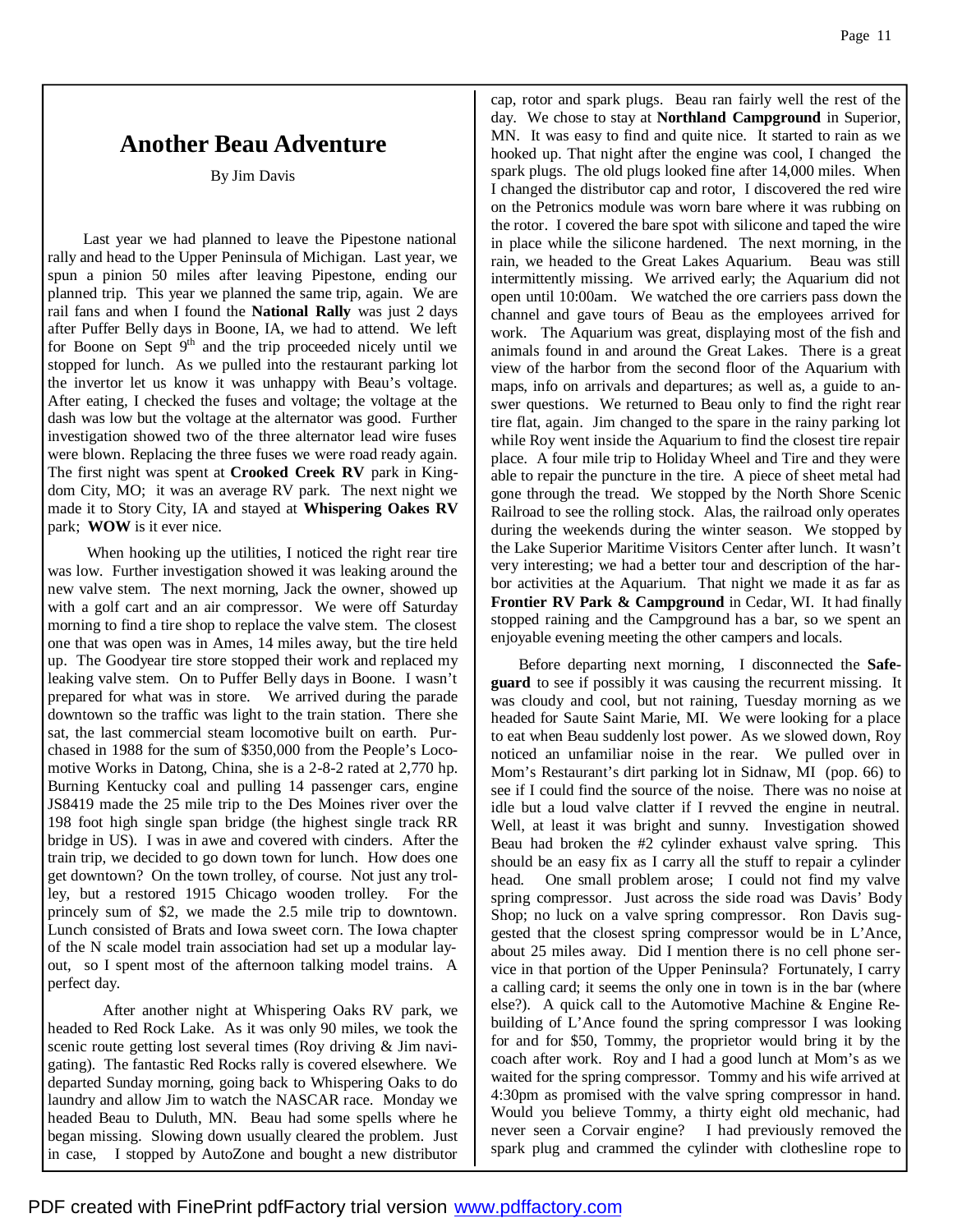PDF created with FinePrint pdfFactory trial version [www.pdffactory.com](http://www.pdffactory.com)

hold the valve closed while I used the spring compressor. It all worked as planned. When I got everything back together, it was 6 pm and time to find a place to shower and spend the night. Well, Beau's luck was still holding. The only filling station in town (Howard's Quick-Stop) has a campground and airport. So for a 600 foot drive and \$15, we had a full hookup. Full hookups turned out to be good as the campground has no showers. Roy and I showered in the coach and then spent the rest of the daylight looking at the airplanes. I have never seen a Silvaire before; a beautiful twin seat all aluminum plane of the 60's.

 The next day we wandered to the coal mine at Ishpeming, MI. The railroad here is famous because it was the last class #1 railroad to use steam power in regular service. Steam power was used to haul coal to the loading docks on lake Superior until 1988. The four steam engines are still in active service but with the Grand Canyon Railroad in Arizona. The US ski museum is also there but we skipped it as skiing is not our bag. We talked about going out to the old B-52 base, K.I. Sawyer, near Marquette, but decided to press-on. We got into Saute Saint Marie, MI early enough to go directly to the Soo Locks. Soo Locks is a beautiful Corps of Engineers park just made for pedestrian viewing of the four locks. Soo is where the boats must descend 25 feet going from lake Superior to Lake Huron. There is plenty of RV parking in the hotel parking lot next door. The night was spent at Chippewa Campground. This is a nice campground, level, with all the amenities. We got an early start headed for Oscoda. We stopped at the viewing rest stop just before the Mackinac/Mackinaw Bridge and marveled at the bridge. In my Service days, I met the navigator of the B-47E that had flown under the Mackinac Bridge as it was opened for traffic. This is against FAA regulations and the pilot was grounded permanently for the action. It is not hard to believe that any aircraft could fly under this bridge, even one with a 140 ft wing span and 36 foot tall tail.

 On to Oscoda, down US-23, the east coast highway along the shore of Lake Huron. It was a beautiful day and Beau was finally running better. It took a while as we stopped at nearly every road side park to walk along the beach. That night we stayed at the Oscoda KOA, an above average KOA. The owner is retired AF so he was familiar with Wurtsmith AFB, which was only six miles from Oscoda. The old base is now a retirement community and has a small air museum. Thirty years ago there were three B-52 bases in Michigan, two in the Upper Peninsula: K I Sawyer and Kincheloe, and Wurtsmith in the Lower Peninsula. All are now closed. Sawyer and Kincheloe are county airports with the base housing and barracks used as low income housing. Roy took the evening to do laundry again as the wet weather and repairs had caused us to dirty a lot of clothes.

The next day we hurried to Ypsilanti, MI to visit the Ypsilanti Automotive Heritage Collection. This is primarily a Hudson dealership/museum. They do allow Corsa to display a few of the Society cars and other items of interest. We parked at the historic train depot and museum in Ypsilanti, ate at a restaurant across the street, and spent a couple of hours in the museum. I was disappointed in the Corvair display. It is much less complete than when the museum was in Virginia and the curator/owner was not very knowledgeable. We called Paul &

Barb (Piche/Greason) to see if we could take them to supper. I told Paul if he furnished transportation, I would buy. We headed to the Detroit/Greenfield KOA for a couple nights. Paul & Barb arrived on time and we ate at a really good Italian Ristorante in Ypsilanti, Alfredo Martini. Good to visit with Ultra friends even if we had been with them the week before.

 The next Morning I changed out the Petronics for old fashion points, as Beau had continued to have intermittent periods of missing while going from the Ypsilanti museum to the campground. I surmised that the high voltage in the distributor's rotor had damaged the Petronics through the bare red wire. The next morning we were off to the Henry Ford Museum at Greenfield Village. The museum houses the only remaining C&O Allegheny class steam locomotive (the heaviest and longest ever built in the US) as well as one of the most complete collections of stationary steam engines. We spent five hours in the museum, before our feet gave out, and could have easily spent more as we hurried through quite a few exhibits. We will definitely have to go back when we have more time. We had planed to go to Greenfield Village the next day, but after seeing what was there we decided to skip it.

Early Monday morning we departed for **The National Museum of AF** in Dayton, OH. This was to be our fourth visit. All along our route through North Dayton, we noticed the north bound lanes were blocked at every intersection. We assumed there must have been a bank robbery. As we turned into the museum parking lot, we saw the E-4B carrying President Bush land at the base. The highways had been blocked to expedite President Bush's motorcade. The museum is currently undergoing large expansion. They have regrouped the aircraft and added approximately 60 aircraft and a couple of buildings to their display since out last visit six years ago One of the tour guides saw us discussing a RB-57D (long wing) undergoing restoration. When stationed at Kirtland AFB, I used to help maintain these aircraft. As it turned out, he was a pilot with the  $58<sup>th</sup> WRS$  in the late 60's. We spent about an hour reminiscing about Kirtland AFB, NM, the home of the  $58<sup>th</sup>$ . He showed us the planned museum improvements and told us where the rest of the Museum's aircraft were temporality stored. Roy and I discussed staying another day but decided to skip Research and Development Hanger and the Presidential Aircraft Hanger and save them for another visit. That evening we watched the preparations on ramp for the President's arrival at the aircraft and its subsequent departure. We then drove to the base's family campground (Bass Lake CG) to spend the night. A great place to stay if you have a military ID card.

 I am happy to report that Beau ran flawlessly on the trip home from Dayton. I guess the Petronics is really dead. Trip summary: **20 days, 3,066 miles, 14.11 mpg, two quarts of oil**, no diff or transmission fluid. Oh yes, and one valve spring.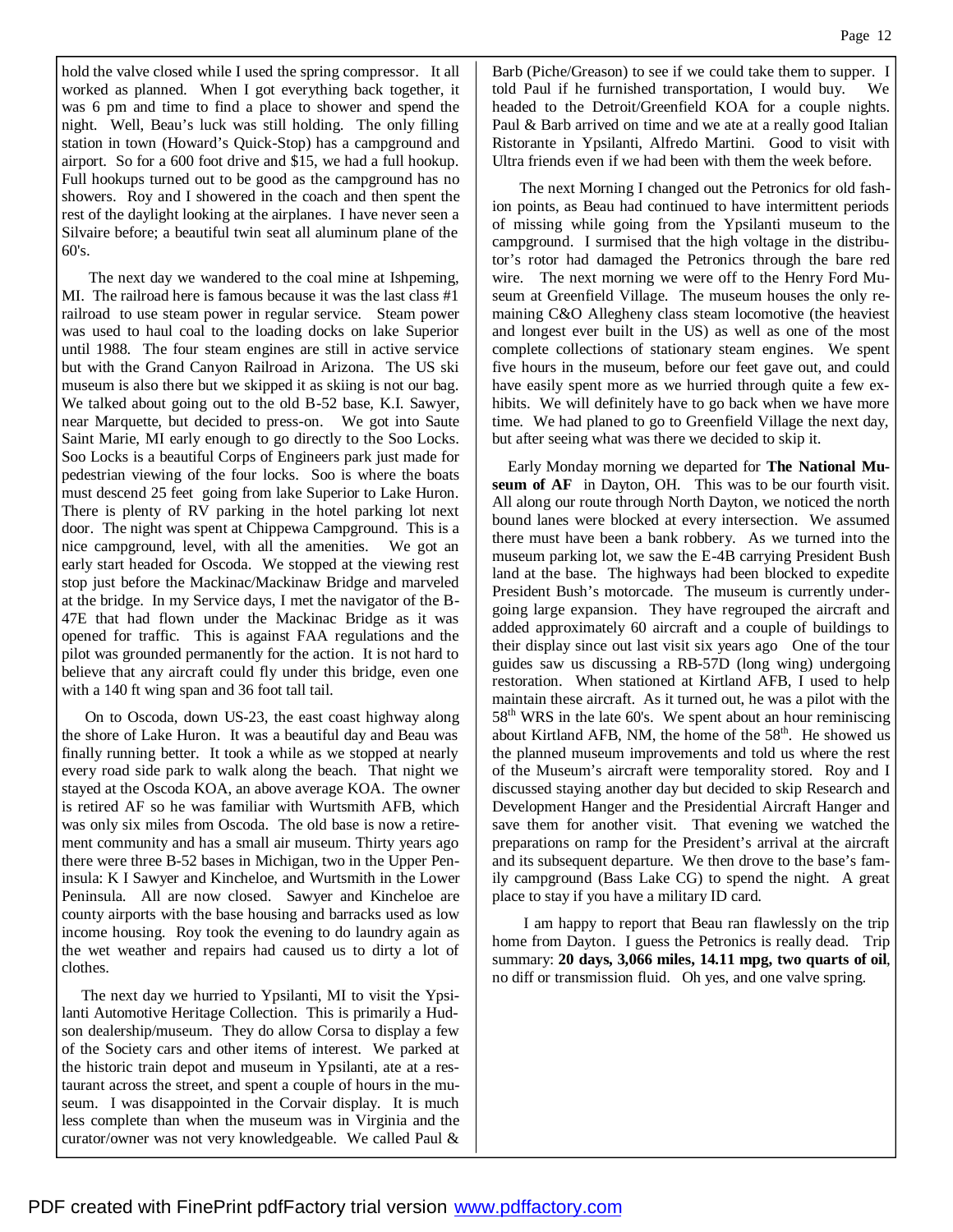## **INMEMORIUM**

## **F.E. "Chance" Fitzgerald**

**Arrived Sept 27, 1913. Departed April 12, 2005.**

Many of our current members never had the opportunity to know "Chance". Their loss. Like all those of his time frame, he lived through an era that saw changes in our society that will never be repeated. His work life ran from the WPA..to driving a truck for road work at \$1.65 a DAY ... working in his Fathers garage. Dad taught him well...ran an airport...taught flying to many...worked on countless airplanes...at eighteen, built his own violin...think about that he BUILT a violin. He came to the world of Ultra like most of us..knowing nothing about Corvairs..and ended up being a rich source of knowledge which he willingly shared with anybody who was interested. His sheet metal work endeared him to many..check out #328s main door and rear hatch..same for Stantons #392. #366 (my unit) was enriched in MANY ways..hatch/door etc. Stop at the Lain Auto Museum in Nashville and check out #101..yep, a Chance built door/rear hatch. His wife Margaret left us in '93. I have many memories of Margaret at the piano and Chance with his "fiddle"...and the music/good times rolled. As I get older I can remember my father saying..in his latter years.."All my friends are dead". I'm beginning to understand what he meant.

Respectfully Walt #366.

#### **Lane Motor Museum Adds To Eclectic Collection**

Lane Motor Museum in Nashville, Tennessee announces the newest arrival to its collection, a 1960 Ultra Van -- #101 Prototype! As many UVMCC members know from personal experience, #101 was lovingly restored as a club project before it was sold with the profit of the proceeds supporting the club.

Lane Motor Museum's collection contains many European gems including a collection of NSU vehicles highlighted by a 1962 NSU Prinz 4 saloon styled after a Chevrolet Corvair. Other rear engine/air cooled vehicles at Lane Motor Museum include a Fiat 500, Subaru 360, and several Tatras, including a T-97.

Lane Motor Museum opened to the public in October 2003. The current collection showcases over 100 cars and 20 motorcycles from more than 50 different makes of vehicles originating in Asia, Europe, North and South America and dating from 1922 to 2003. Some highlights of the

Museum include the largest Tatra collection outside Europe, a substantial microcar collection, amphibious vehicles, alternative fuel vehicles, and competition cars.

Lane Motor Museum welcomes visitors Thursday through Monday from 10 a.m. to 5 p.m. Admission is \$5 for adults, \$3 for seniors, and free for children under 18. The Museum is located at 702 Murfreesboro Pike just moments from downtown Nashville. For more information: contact **Susan Lane**, Curator at (615) 742-7445 or visit our website **www.lanemotormuseum.org**.

### **Snow in the Desert! November 21st, 2004**





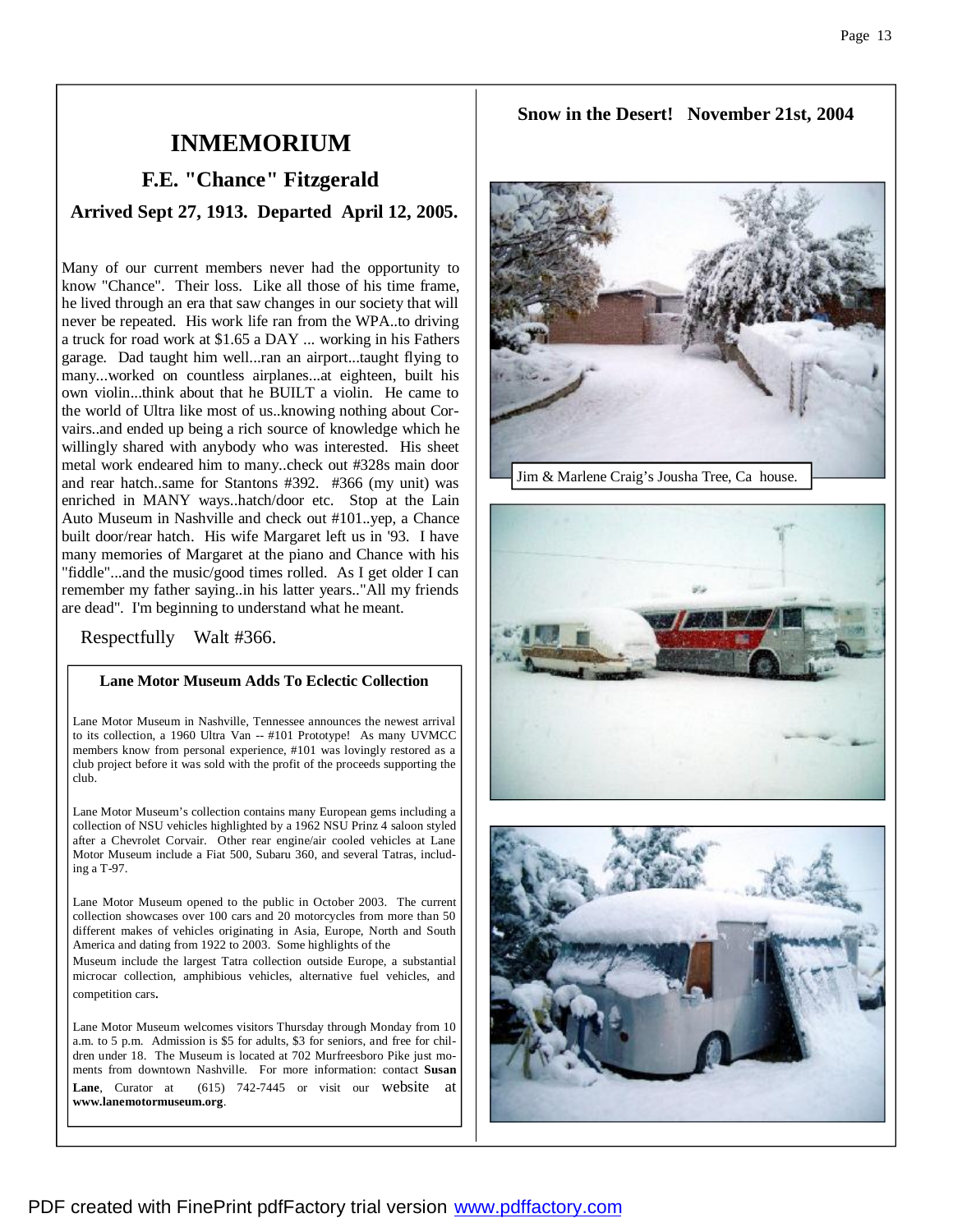

## **TECHNICAL WHALE TALES** -- **TIPS AND ARTICLES**

"Technical Whale Tales are a collection of technical tips and articles submitted by Ultra Van Motor Coach Members. While these tips and article have been reviewed for content and are believed to be workable and acceptable, there is no guarantee implied that they will work correctly. The Technical editor, the author, and the Ultra Van Motor Coach Club assume no liability for problems that may result from the use of these tips and articles." Please submit any tips or articles to me: **James Davis**, 312 Butterworth Rd, Murray, KY 42071, **E-mail** <jld@wk.net>

## **TECH TIP: 2005-1 SUBJECT: DISK BRAKES UV MANUAL: 11-12 AUTHOR: JIM DAVIS**

**Wilwood Dynalite Pro** series disk brake kit for 65-72 Chevy II - Kit # 140-2285B

**Kit Features:** Dynalite Pro Series Front Hub Kits are engineered for a variety of competition and sports driving applications including muscle cars, hot rods, and heavy weight drag cars. Forged Billet Dynalite calipers, forged billet hubs, vented iron rotors, and PolyMatrix brake pads offer big stopping power in severe heat conditions with up to 35 pounds of weight savings off the front end. Check out the technical features and performance benefits of these classically styled kits.

**Forged Billet Dynalite 4 Piston Calipers: (**Calipers available in Black, Red, or Polished:) FDL calipers are the newest and strongest in the class. Stress-flow forged billet bodies, and a highly efficient radial transition design, are key elements contributing to the superior strength and efficiency of the FDL. This innovative caliper incorporates proven performance features from other Wilwood designs. FDL calipers generate high clamping force without deflection from four stainless steel pistons. The 1/8" NPT fluid inlet is easily adapted to all types of flexlines. Internal fluid passages evenly distribute pressure to both sides of the caliper. Four corner bleed screws assure simple and effective bleeding regardless of caliper location. The top loaded brake pads can be easily inspected and serviced without caliper removal.

**Forged Billet Aluminum Hubs:** Forged aluminum hubs are unmatched for strength and weight savings. Premium grade billets are forged into shape under high heat and pressure, then CNC machined for precise fit on each spindle application. Each hub is multi-drilled for 5 on 4.50" and 5 on 4.75" wheel lug patterns. Aluminum backside mounting plates are supplied for solid rotor mounting directly to the hub. The hubs are shipped complete with bearing races installed, new bearings, grease seals, screw-on billet aluminum hub caps, and 1/2-20 RH grade 8 wheel lug studs.

**HP Series Vented Iron Rotors:** All Wilwood rotors are manufactured from premium grade, long grain carbon iron to provide long wear with high thermal stability and resistance to distortion. The superior heat absorption and dissipation qualities of a vented iron rotor are essential to preventing heat fade and realizing the longest service life from the components. All kits include .81" thick x 10.75" diameter rotors. HP rotor kits include precision machined smooth face rotors. The additional mass of the non-drilled HP rotor adds service life and improves pad cooling on competition or other vehicles subject to sustained high opera ting temperatures.

**PolyMatrix Brake Pads:** PolyMatrix 7112 "T" compound pads are a low dust, low noise improved friction formula. "T" has fast response, high resistance to fade, long wear, and the low rotor abrasion that PolyMatrix is so well known for.

**Caliper Brackets and Hardware:** Aluminum mount brackets with steel threaded bolt hole inserts are lightweight and strong. Each bracket is CNC machined for precise fit on each specific spindle. Grade 8 strength or higher nuts, bolts, washers and alignment shims are included in each kit.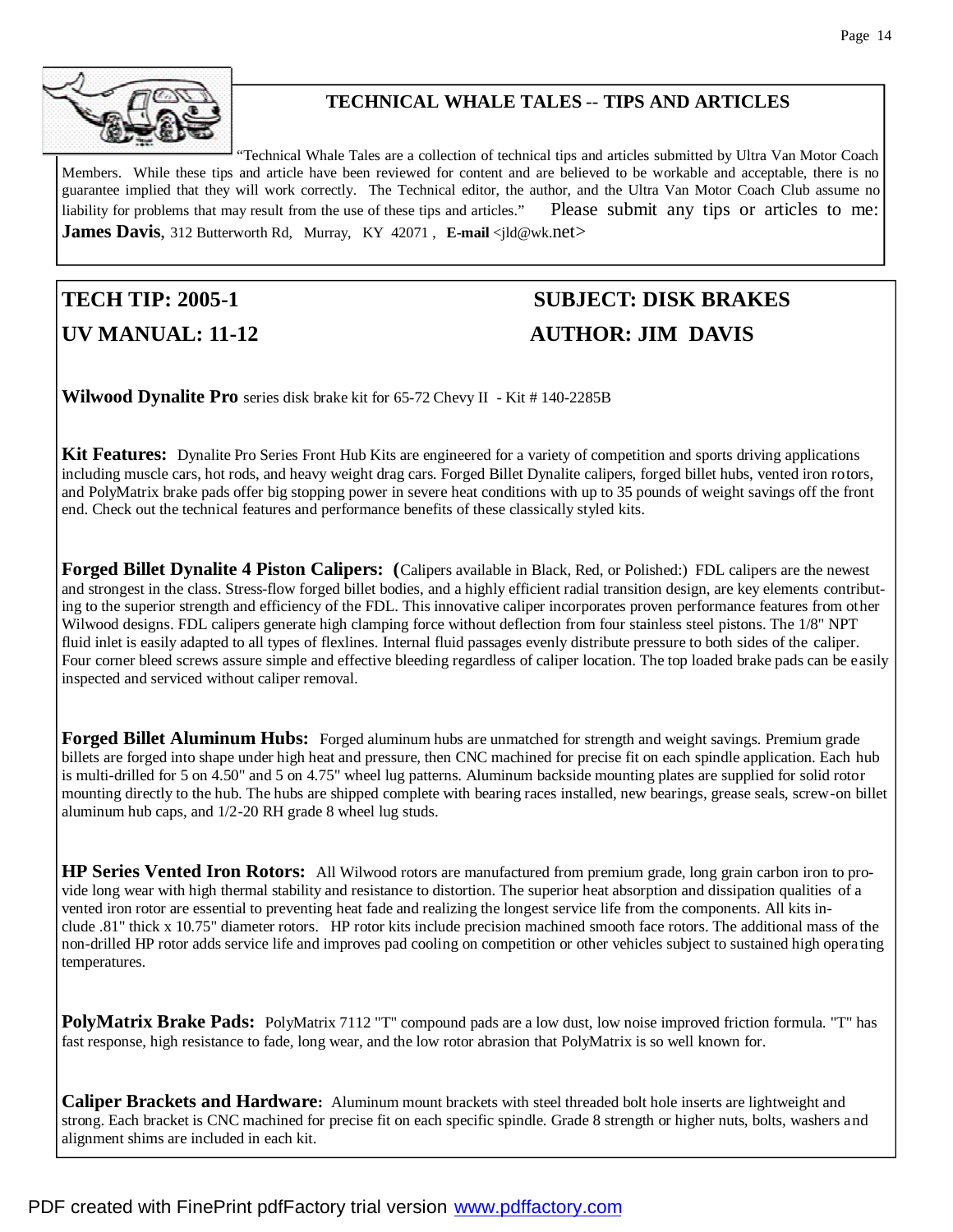**Plumbing**: Fittings and flexlines to install these brake systems must be ordered separately.

**NOTE:** Installation of Wilwood Disc Brake Kits may affect the wheel offset.

**NOTE**: These should be installed with a dual disk/drum master cylinder These kits require the use of 15" wheels, although some 14" wheels will clear the calipers. Call Wilwood for specifics. Should you have Chevy II 6 cylinder front steering arms (most coaches have the V-8 arms) some small modifications (drilling) to the steering arm are required.

**Cost:** for kit 140-2285-B is **\$651.95** from Jeg's High Performance Mail-order.



**JEG'S High Performance** 101 JEG'S Place Delaware, OH 43015 Phone: 1-800-345-4545 Fax: 1-740-362-7017

Alternate Kit: The same system is available from **Engineered Components Incorporated (ECI),** but used a stock early GM single piston cast iron caliper.

Engineered Components Inc. has developed a new bolt-on disc brake conversion for the 62-74 Nova, 64-72 Chevelle/Monte Carlo, 67-69 Camaro/Firebird and their GM equivalents. This new kit uses custom billet aluminum hubs and special brackets to adapt GM calipers and rotors to the stock drum brake spindle with no machining or modifications required and it maintains the stock wheel location. Cross-drilled rotors are available as an option. The hubs are drilled with Chevy or Ford bolt pattern.

This brake conversion bolts to the stock drum brake spindle with no machine work or spindle modifications, and maintains stock wheel position. The kit uses stock big piston GM calipers and 11-inch dia. rotors on billet aluminum hubs. Availible in both 4-3/4" GM and 4-1/2" Ford bolt circles. Kit includes rotors, calipers with pads, bearings, seals, caliper mounting brackets, aluminum h ubs, and dust covers. Note: 62-63 Chevy II requires 64-67 spindle

This kit includes everything you need including the calipers with pads, billet hubs with bearings and seals, rotors, caliper mounting brackets, dust caps and hardware. Installation is accomplished using basic hand tools.

EC-723 ACK....................................**\$ 525.00**

### **Engineered Components, Inc.**

Hot Rod Brakes and Brackets

P.O. Box 841

Vernon, CT. 06066

(860) 872-7046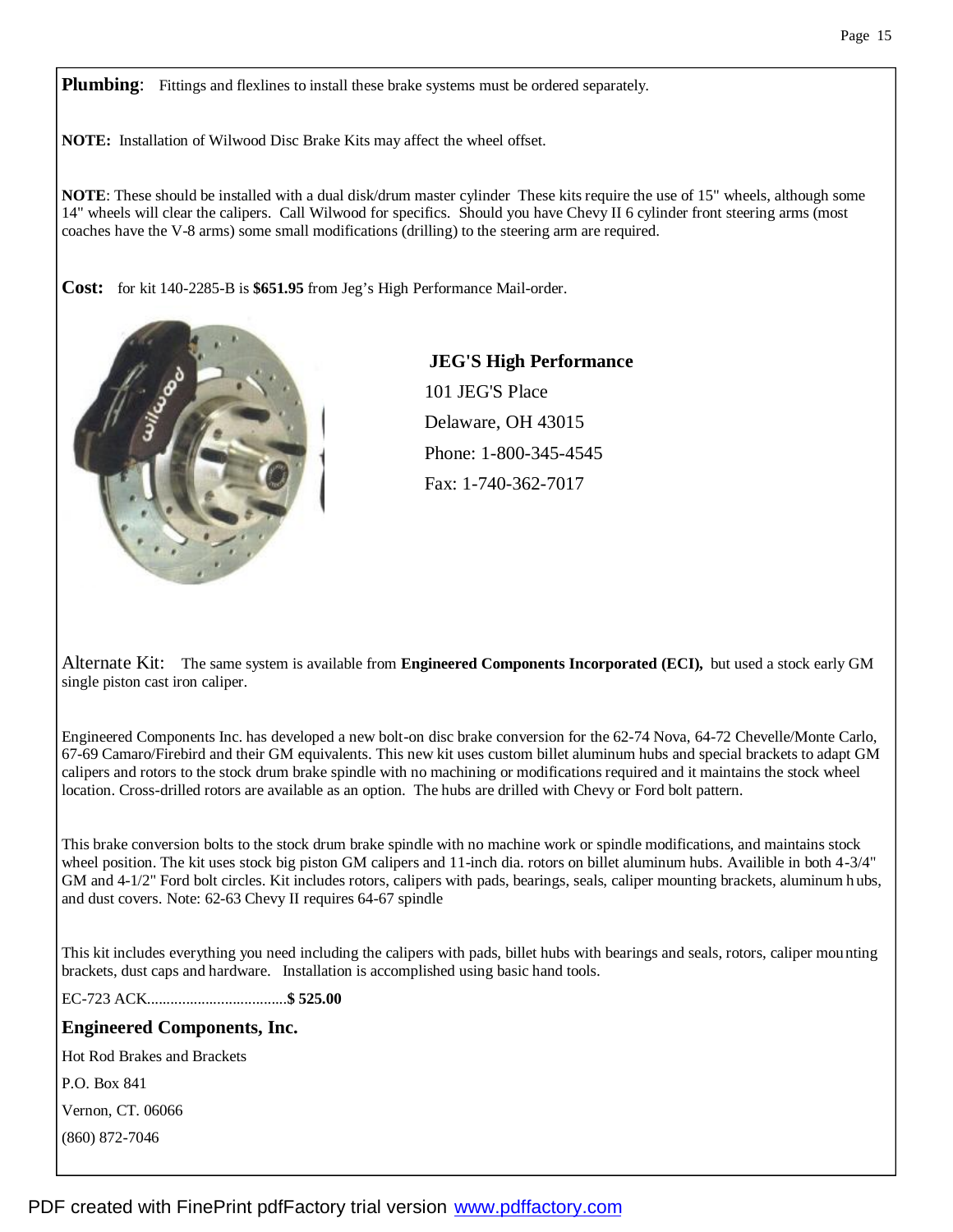## **TECH TIP: 2005-2 SUBJECT: TIRE PRESSURE MONITORS UV MANUAL: 11-4 AUTHOR: JIM DAVIS**

Running soft side radial passenger car tires on an Ultra Van makes it impossible to tell if a tire is properly inflated unless you use a tire gauge. This is inconvenient at a gas station or after lunch especially in the rain. TireWise has come to my rescue. These are small valve caps that attach to the valve stems in place of the standard caps. They show red if the pressure is 10% below the stated amount. They show green if they are in the desired range. The tire monitors are available in 5 lb increments from 120 psi down to 20 pounds. I run the 45 pound caps on my coach. Now a quick walk around shows whether or not the tires have sufficient air. The cost \$19.95 for four.

To Contact **TireWise:**

## **TireWise**

751 South Weir Canyon Road, #157633

Anaheim Hills, CA 92808

**Phone:** (714) 281-8473

**Email:** <info@tirewise.com>

## **TECH TIP: 2005-3 SUBJECT: SHOCK ABSORBER UV MANUAL: 9-1 AUTHOR: JIM DAVIS**

I recently had the chance to research shock absorbers for the front of the coaches. It seems my old standby, Tenneco (Monroe, NAPA), is no longer making #739070, the shocks I have been using on the front of Beau. The good news is Tenneco is now making #5756 ST. It is a Sensatrac model and 1.75 inches in diameter (as opposed to 1.65 for the #739070). The bottom bracket is now TIG welded to the tube rather than the spot ring weld of the older 739070's. The cost is about \$30 each.

"The Monroe® Sensa-Trac® passenger car shock absorber with PSD (position sensitive damping) and the Safe Tech™ system combines our exclusive precision tapered grooves in the pressure tube with application engineered valving and Fluon banded piston to improve the ride, handling, and safety characteristics of the vehicle. These features allow the Monroe Sensa -Trac passenger car shock absorber to adjust more rapidly to changing road and weight conditions than any other available shock absorber."

For those of you want more shock. Edelbrock is now making a shock in an IAS model. Classic Industries carries them.  $\lt$ http://www.classicindustries.com/> (800) 854-1280 Ext 5-210.

"Only Edelbrock shocks feature Ricors' patented Inertia Active System (IAS) This exclusive design switches instantly between firm and soft circuits for superior handling and a smooth ride. There is no other shock that can deliver this kind of performance. The Inertia Active System built into every Edelbrock shock absorber can sense the difference between the motion of the wheel and the motion of the chassis. With the IAS, Edelbrock shocks have a variable damping rate that enables the shock to apply a higher damping force when it's needed to control excess chassis motion and a lower damping force when the wheel hits bumps, potholes, railroad tracks, or any surface irregularities. Variable damping improves handling as well as ride comfort . When the chassis tries to lean due to cornering or nose dive during hard braking, a very high dampening force is present to keep the chassis very stable. When the wheel encounters bumps or potholes the dampening force falls to a reduced level, enabling the wheel to follow the terrain without transmitting jolts to the chassis. This allows for a very smooth ride and increased traction for the tires because they remain in contact with the road. Edelbrock shocks are specifically tuned for each application and the damping forces are set to be stiffer under handling and softer under rough terrain than conventional shocks . The bottom line is that the patented IAS valve combined with gas charging provides the best ride and handling of any shock made. All Edelbrock Performer IAS shocks feature a limited lifetime warranty". Cost: \$70.00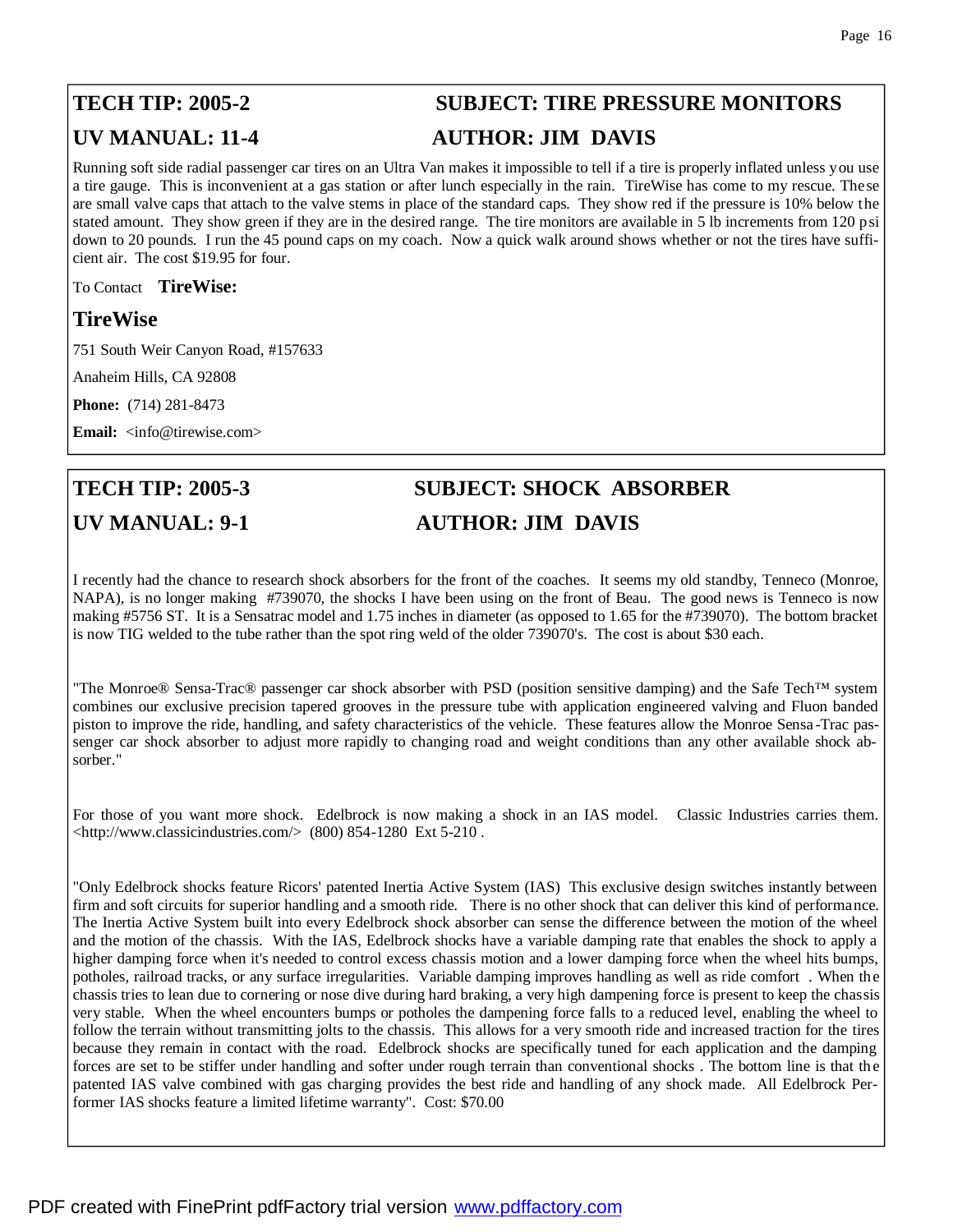## **Wheel Tech**

### By Jim Davis

 "A chain is only as strong as its weakest link." Thus, when Beau's engine, transmission, differential, suspension, and tires were all upgraded, the next to fail were the wheels. They were Hayes steel 15x7 inch jj wheels. These were new wheels with only 4,000 to 6,000 miles on them. I switched to the 15x7 wheels from the 15x6's I had been running because I wanted to stiffen the tire sidewall on Beau's tires. The wider the rim the stiffer the sidewall. The rim width, however, should stay within the recommended rim width range specified by the tire manufacture. So off to find out what I could about available steel wheels.

The National Highway Traffic Safety Administration (NHTSA) has many good things on their website and one is specification 110, which requires all tire and wheel manufacturers to list their load specifications. While not readily available, the list can be found. First, general stuff; all tires and wheels should never exceed 88% of their maximum load recommendation in normal use. This is the NHTSA proposal for 2005 supported by the American Tire and Wheel Manufactures Association. Until the Explorer tire failure law suits, the vehicle manufactures used 100% of the tire and wheel rating when specifying tires and wheels for a particular vehicle. In 2002, this rating percentage was reduced to 91% for all vehicles except passenger cars and station wagons, which remained at 100%. It should be noted that wheel load capability decreases with an increase in tire diameter. Thus a 14x5.5 wheel will have a higher load rating with a 195/50-14 tire than with a 195R-14D (195/90-14D tire). Typically steel 14 inch diameter passenger car wheels are rated at 1,300/1,400 lbs load with a 25 inch diameter tire, and a maximum 36 psi inflation pressure.

Well, Beau has about 2,700 on the rear wheels (with the trailer). That is 1,350 lbs per wheel and using the 88% load factor that gives a wheel rating of 1534 lbs load rating. I could find no passenger car wheels rated more than 1,500 lbs except the billet aluminum ones (\$200+ each). Finding that most rims on Ultra Vans crack across the eight spot welds on 4 spoke steel wheels, I looked for continuously welded wheels. In spot welded wheels, the wheel center is made slightly smaller than the wheel hoop (rim or barrel) and a spot welding machine clamps and spot welds the wheel center to the wheel hoop. This is used for most mass produced wheels. In continuously welded wheels, the wheel center is slightly larger than the wheel hoop. The hoop is heated and expands so the wheel center can be set at any backspacing in the wheel. The hot wheel assembly is then MIG welded into place This process is used for custom wheels because of the ease of changing backspacing and rim width.

I measured and looked-up my Corvair FC wheels (standard on some Corvair powered Ultra Vans). The rims are 14x5.5 jmod. For the uninitiated, the 14 is the rim diameter in inches; the 5.5 is the rim width in inches measured at the rim's bead lock, the first j is for the wheel taper at the bead lock (in the j case, 15 degrees) and the second letter specifies the size of the shoulder on the rim. The mod. stands for modified meaning it does not fit the United States Tire and Wheels specifications for standard wheels. The back shoulder of this rim is wider in order to clear the front knuckle on the FC's. The wheel info is usually stamped into the rim near the valve stem on rims made before 1980 and on the center of the rim for later rims. Later Ultra Vans have 14x6jj rims from the Nova V- 8.

I have a couple of Rampside wheels around, so I measured one: rim thickness - 0.125 inches; wheel center thickness - 0.135 inches on this 4 spoke spot welded rim (eight spots - two per spoke). This wheel is rated at 1,400 lbs (according to Kelsey who still manufactures this rim). Next, I measured one of the new Hayes wheels: rim thickness - 0.120 inches, wheel center thickness - 0.155 inches on a 4 spoke spot welded rim (eight spots - two per spoke). This wheel is rated for 1,450 lbs. I have been using GM station wagon (15x6) rims for Beau as they are wider than car rims (15x5.5) and I assumed they had a higher load rating. I measured one (Chevelle wagon): rim thickness - 0.125 inches, wheel center thickness 0.135 inches on a four spoke spot welded rim (eight spots - two per spoke). I found this wheel is rated at 1,400 lbs. I have broken one of these rims so far.

Next I went to the American, Cragar, Hayes, Vintage, Keystone, and Innovative Wheels web sites to look for heavy duty wheels. While looking, I talked with several long time Ultra Vanners. Most recounted various rim problems of which I was unaware. Jean McMasters has been using Chevy S-10 two wheel drive wheels (14x6 jj rims). They appear to be the same as the GM V-8 wheels except they are more readily available. Jean has cracked three so far. The Internet search showed that Cragar has a wheel available for the 4 wheel drive S-10 (15x7 jj) with the correct bolt hole pattern (5 studs with a 4.75 stud circle diameter). It comes in four inch and 4.25 backspacing, the four inch backspacing being correct for the Ultra Van. This Cragar wheel is available in chrome (#398) & black (#397) series. I ordered four black wheels and here are the measurements: rim thickness - 0.142 inches, wheel center thickness - 0.235 inches with a half welded rim. That is, the wheel center is welded to the hoop by five, four inch length welds around its 41 inch circumference. The wheel is rated at 2,200 lbs and 60 psi in the 15x7 size for a 28 inch tall tire.

 One problem though (nothing is ever as simple as it first seems), the wheel center hub hole is 3.30 inches to fit the 4 wheel drive wheel hub on the S-10 (and other Chevy light trucks). This is opposed to the 2.78 inches for the GM passenger car wheel center (Ultra Van).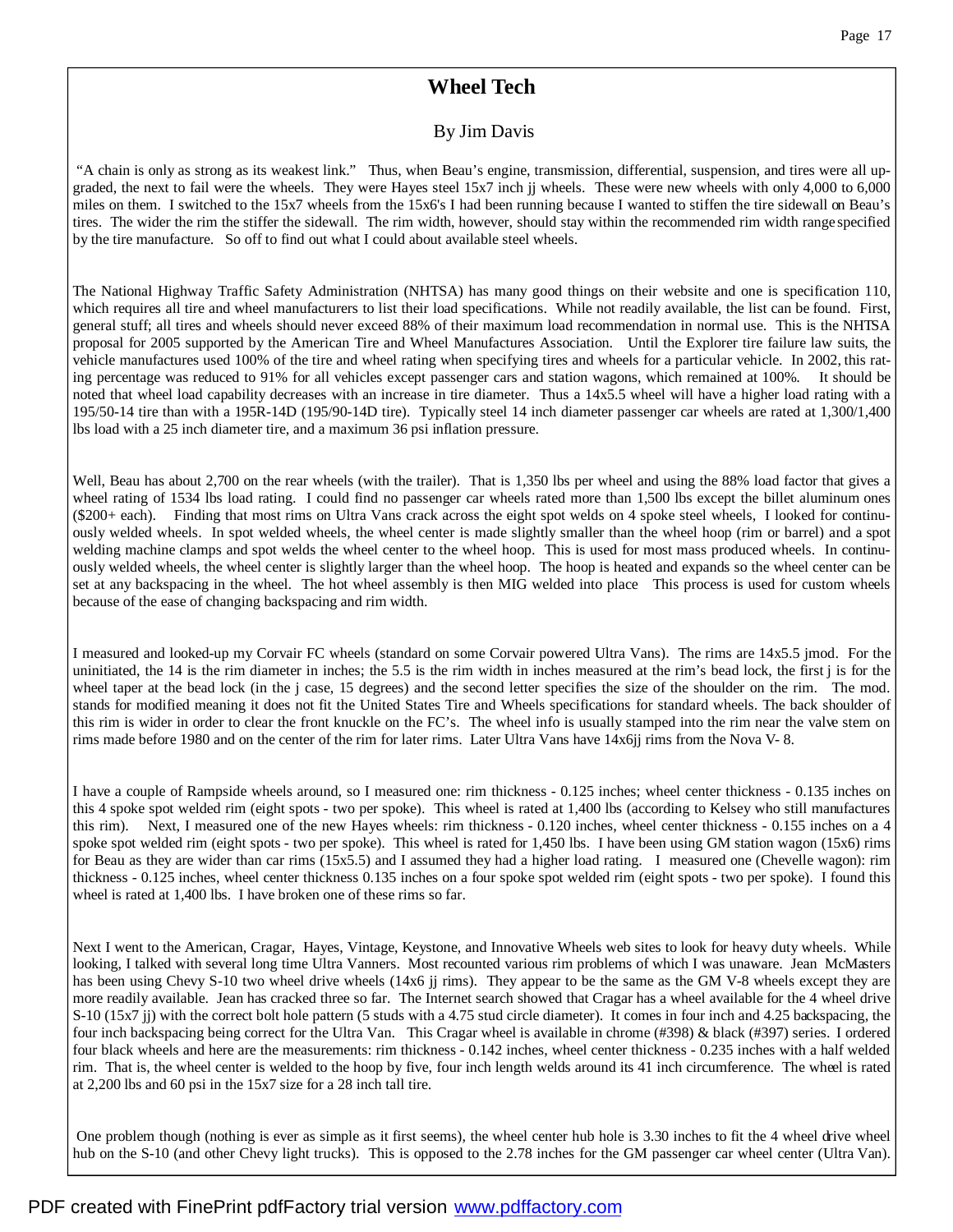No problem, there is a great demand for custom wheels on today's cars and it has spawned a market for hub centric adapters. This is a ring that fits between the wheel center and wheel hub. This is necessary for two reasons. First aluminum wheels do not use tapered wheel nuts so there is no centering of the wheel on the wheel center making balancing of the wheel impossible and causing tire hop. Secondly all wheels are made to be supported by the wheel center, not the wheel studs. To leave this gap on wheels is to invite stud failure because of the flexing of the studs during wheel rotation. Right Harv? Well, I could find no one makes wheel center centric rings of the needed sizes. I don't own a lathe, so I shopped locally for a machine shop to make four rings. At times like this, I wish I lived closed to Bob Galli, machinist extraordinaire. No shop would take-on the task for what I considered a reasonable sum. So, I ordered a couple of hole saws and cut my hub centric rings out of 5 x 0.250 inch steel plate. I used a 3.5 inch hole saw for the outer edge, and a 2.75 inch for the inside. The outside was just a little large so I chucked it up in the drill press and ground it down to the right size with a 4.5 inch angle grinder. The inside was cleaned-up and shaped using a carbide burr in an air die grinder. I mounted the wheel on a spare front Corvair wheel center. The fit has to be tight as tack welding the ring to the wheel will slightly enlarge the inside diameter giving the proper clearance.

After trial fit, the powder coating on the Cragar wheel center hole was ground off with a rough stone in a die grinder to leave a clean surface for the five tack welds. Likewise, the wheel center concentric ring was cleaned and sanded smooth for powder coating after welding. After tack welding the wheel center concentric rings to the wheel centers, the welds were ground flush, cleaned, and powder coated.

How well did I do? The proof would be in trying to balance the tires. I had the balancing machine operator mount the tire and wheel on the balancing machine and mark the tire with the light spot noting the weight required. He then loosened the holding clamp on the balancing machine and rotated the wheel 90 degrees and respun the wheel. Ideally the light spot and weight should remain the same. The max I was off was 2 oz and 30 degrees. A couple of wheels were dead on. I checked the wheel lateral run out (wobble) on the troublesome wheel and it was less than 0.010 inches (very good). I assume I was off in that wheel center and we will just have to try it and see if it feels balanced. If it is not balanced, I will cut a new wheel concentric adapter and try again.

**Post article note:** Beau just finished a 3,000 mile trip to the Ultra Van national and points beyond; the wheels worked perfectly. The handling was much improved over the other rims including the 15 x 7's I had previously run on the rear. I surmise this is attributed to the decrease in wheel flex due to the stronger wheel rim and wheel center.

#### **15 x 7, 15 x 6, 14 x 5.5 wheels with j specifications and 4.75 on 5 bolt stud circle**

(characters in < > are stamped on wheels - Note: The date of manufacture on 1981 and later wheels)

| Cragar wheel model #397/398<br>$15 \times 7$ ji<br>$<$ DOT CC21T 06 07 04>                   | $R$ im - 0.142 inches thick<br>Wheel center - 0.235 inches thick<br>Wheel center hub hole - 3.30 in diameter<br>Continuous rim with bead welded rim           | Load rating - 2,200 lbs  |
|----------------------------------------------------------------------------------------------|---------------------------------------------------------------------------------------------------------------------------------------------------------------|--------------------------|
| American Racing "Wagon Wheel"<br>$15 \times 7$ ii<br>$<$ DOT CT8W 12 08 2003>                | $R$ im - 0.135 inches thick<br>Wheel center - 0.215 inches thick<br>Wheel center hub hole - 3.30 inches in diameter<br>Continuous rim with bead welded rim    | Load rating $-1,800$ lbs |
| Hayes wheel<br>$15 \times 7$ ji<br>$<$ 15x7jj K197<br>6190311<br>(USA)                       | $R$ im - 0.120 inches thick<br>Wheel center - 0.155 inches thick<br>Wheel center hub hole - 2.78 inches in diameter<br>Four spoke spot welded wheel (8 spots) | Load rating $-1,450$ lbs |
| GM (Chevelle wagon)<br>$15 \times 6$ ii<br>$\leq M15x6i$ i K21 6282 ST 72><br>Kelsey Canada) | $R$ im - 0.135 inches thick<br>Wheel center - 0.135 inches thick<br>Wheel center hub hole - 2.78 inches in diameter<br>Four spoke spot welded wheel (8 spots) | Load rating - 1,400 lbs  |
| Corvair FC<br>14 x 5.5 jmod.                                                                 | $R$ im - 0.125 inches thick<br>Wheel center - 0.135 inches thick<br>Wheel center hub hole - 2.78 inches in diameter<br>Four spoke spot welded wheel (8 spots) | Load rating - 1,400 lbs  |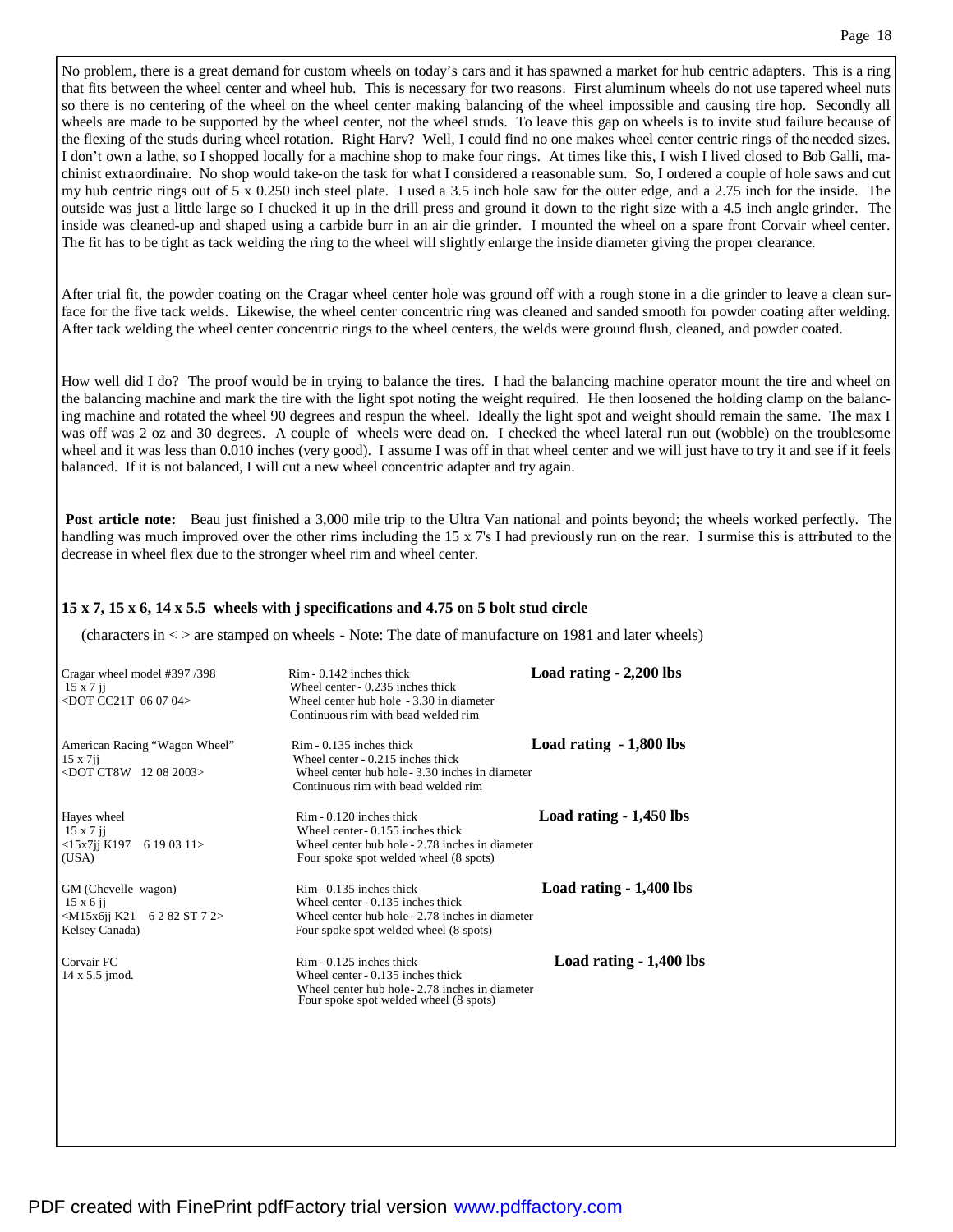## **Coaches and Parts For Sale**

**'66 Ultra Van #227:** This coach has been converted from a "stock" Corvair powered Ultra Van with inadequate drive train and brakes (2 -speed Powerglide transmission and single line manual brakes) to a vastly improved very driveable motorhome that accelerates and stops easily due to the conversion to a 4 speed



manual transmission and dual power brakes. The conversion required a great amount of time, labor, parts and design effort but the results are very gratifying. The engine has been replaced by a high performance van block engine ( for easy oil servicing) that incorporates balanced rods, TRW pistons, OT-10 camshaft, 140 exhaust manifolds & mufflers, Allison/Crane electronic ignition, electric fuel pump and central permanent air filter Other features include: Hydraulic clutch, 3.55 gears, positraction, heavy duty A-arms, entire front end reinforced per Ryerson manual, '63 Spyder steering wheel & instrument panel (tach & cyl head temp gauges) Stainless steel water and holding tanks. Cherrywood Formica interior, Propane 3 burner stove , water and space heater Custom anti-theft circuit, new tires, spare parts including original style foam bumpers, larger rear window, misc. Items. Needs paint, carpet, drapes. **\$4,900. Jim Amos** 840 E Foothill Blvd, Spc 162 Azusa, CA 91702 626-334-6497 **j\_h\_amos@hotmail.com**



**Ultra Van #397** is for sale. Pete really enjoyed his time with the coach and the club and I'm sure he would want it to stay with the group that knows what they are about! Let me know if you would like any information or pictures. I'm going to help Rose sell it over the next few months. You can email us back here or my email at home is **jkonline@carolina.rr.com** or 704-231-5782 Pete & Rose's son in-law**, Jim**

Here are some of the modifications that he had made on UV 397: Installed turbocharged Buick 3.8 V6 & 4 speed overdrive trans. w/overdrive. has factory electronic ignition & knock sensor. Engine firewall easily removable w/o tools, Storage over rear wheel wells & under floor at front of coach, Temperature sensors on rear bearings, trans. diff. eng. oil, water, refrig. & outside.

Halogen head & tail lights, Second set of shocks in rear & air shocks in front. Modified front seat pedestals with start and deep cycle battery. installed. bucket seats. Battery. switches moved to drivers area. Dual battery. Isolator. 300 W inverter for refrig., TV & etc.. Vacuum & turbo boost gauges. Transmission cooler. Modified & fiberglassed inside of black & gray water tanks, bridged them for 60- gal. capacity w/dump valves. Turn

signals on side of coach above wheel wells. Modified rear spindles for bearing tap on & off. Electric fuel pump for faster initial start up after extended none use. Reinforced turnbuckles for rear suspension.



**Ultravan #521:** Chevy V-8 engine. Runs good Brand new exhaust pipes and mufflers. Much recent brake work. Body has some corrosion and interior needs work. **\$4000/OBO** Contact: **Pete Evans,** 2040 Rachel St., San Luis Obispo, CA 93401, (805) 2151551



#### **Ultra Van #530** is for sale. Year made 1970. Asking price is **\$12,000.00 OBO**.

**Description**: 88 Blazer Engine and Transmission 4.3L V6 Computer Controlled Throttle Body Fuel Injected, 700 R4 Overdrive Auto Transmission, New Radiator, Hoses, Water Pump & Exhaust System & Harmonic Balancer New Holley Electric Fuel Pump w/Pressure Gauge & Regulator set at 14PSI. Less than 5,000 miles on tires, rebuilt rear bearing assemblies, rear calipers, front wheel bearings, brakes, steel steering bellcranks & more! Microwave in place of oven. A/C - D/C Tv with VHS player, CB/Radio, AM/FM Radio w/tape player, 4,000 Onan Generator in Bottom of Closet, 750 Watt Invertor, Roof A/C, Dual batteries, Repainted in 1992 in original color. Everything else is original, in good condition. The coach is located in Vidor, Texas, garaged since 1993. Call me at 409-786- 4118 or email if interested. **Fred Bozeman**



**1969 Ultra Van #544** is a V8 with a Chevrolet 350 motor in it at this time. It runs very well. There is a transmission front seal leak which I'll be taking care of in a couple weeks. I've redone the brakes - new cylinders up front, new rotors and calipers in the back, new bearings as well, dual Master Cylinder as well. I've removed the nasty carpet and rotten plywood from the floor and will re-skin the floor before sale. I've removed the wall skins partially to re-wire and partly because the dark simulated Cherry was too depressing. #544 has both roof and dash air.. The Ralph's Generator is still with it. I will be handing it over to a new owner in reasonable condition for it to be driven. I'm doing that standard "**Ask \$3000 in order to get \$2750**" - less than paid and spent but due to the incomplete nature of the project I believe it's fair. **Peter Crowl** email me at: **pcrowl@earthlink.net**